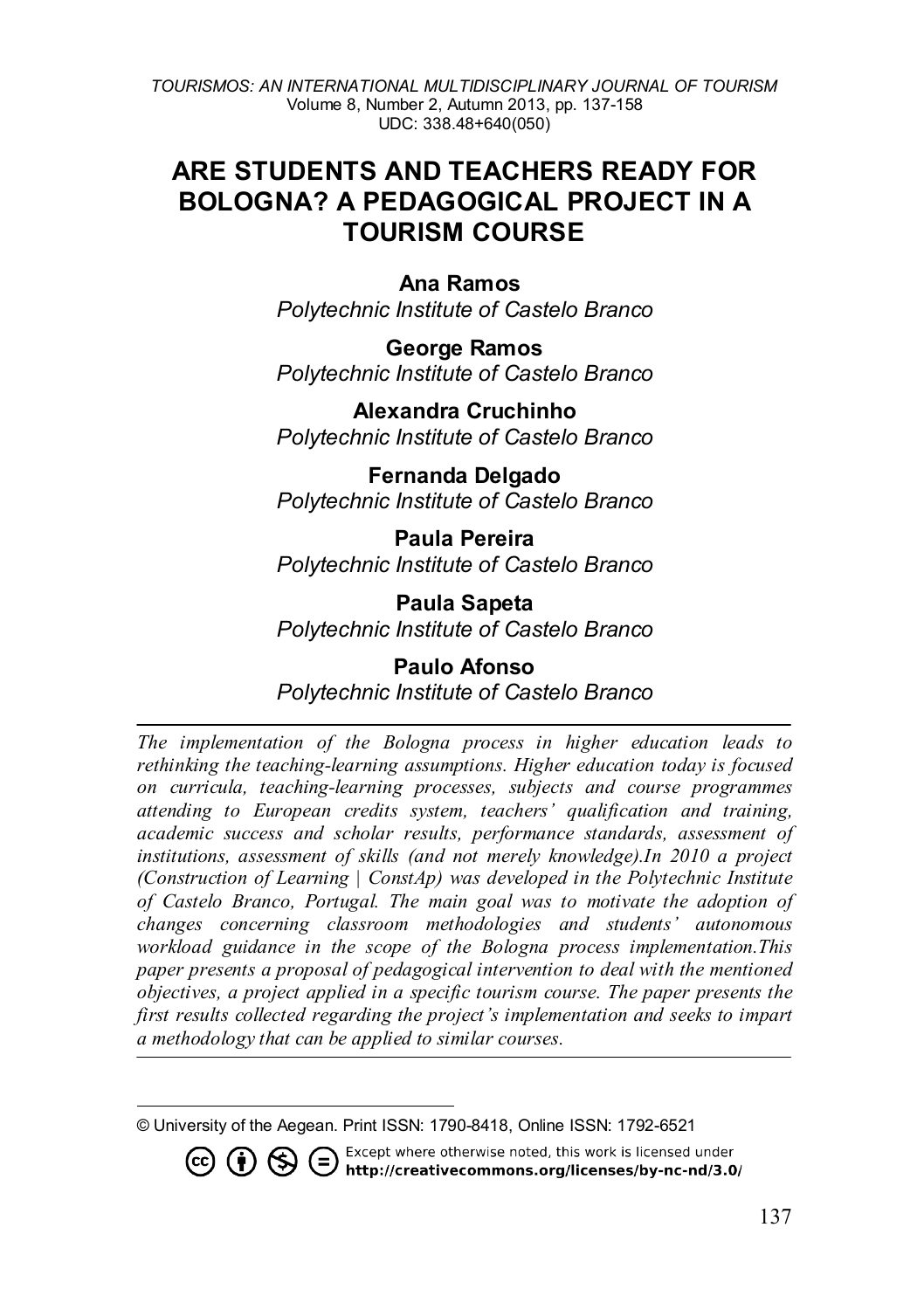**Keywords:** *Bologna process; autonomous work; skills; assessment; educational innovation*

JEL Classification: *L83, M1, O1*

#### **OVERVIEW**

The implementation of the Bologna process in Europe brought a new structure and a new organizational model for higher education graduation courses. These changes were recognized through the publication of laws to be pursued by higher education institutions (HEI), considering strict deadlines to accomplish in terms of the Bologna process implementation. Since 2006, when it all began, a continuous adaptation to these changes has been trailed by educational agents, mainly focused on operational and organizational tasks. The fact is that the main issue that should prompt the Bologna process implementation - the pedagogical changes - were left behind.

Briefly, we can state that the Bologna process is based in studentcentred teaching (European Comission, 2009), where the focus is on what the student is able to do after completing the learning activities. This is the background that justifies the overall acceptance of the European Credits Transfer and Accumulation System (ECTS) and the resulting changes, namely in what regards quality assurance and recognition at the european level. Thus, the definition of objectives regarding knowledge to be achieved by students becomes fundamental, to understand how students deal with this knowledge and what are the skills required.

Only meaningful activities can engage students in learning (Biggs  $\&$ Tang, 2007). This task is the field where the teacher can express his creativity in appealing students, eager for experiences that can turn knowledge into real life happenings – after all, the variable 'teacher' is much more powerful than the variable 'method' concerning students achievement and healthy work environment (Fonseca, 1999).

According to Tyler "Learning takes place through the active behaviour of the student: it is what he does that he learns, not what the teacher does." (cited in Biggs & Tang, 2007: n/p). The teaching practices in the classroom, based upon the teacher's knowledge and actions, are one of the characteristics of the former model of teaching. In this new context it is important to reflect about these practices and try to derive pedagogical activity to the adoption of active methodologies and activities able to engage students (Figure 1).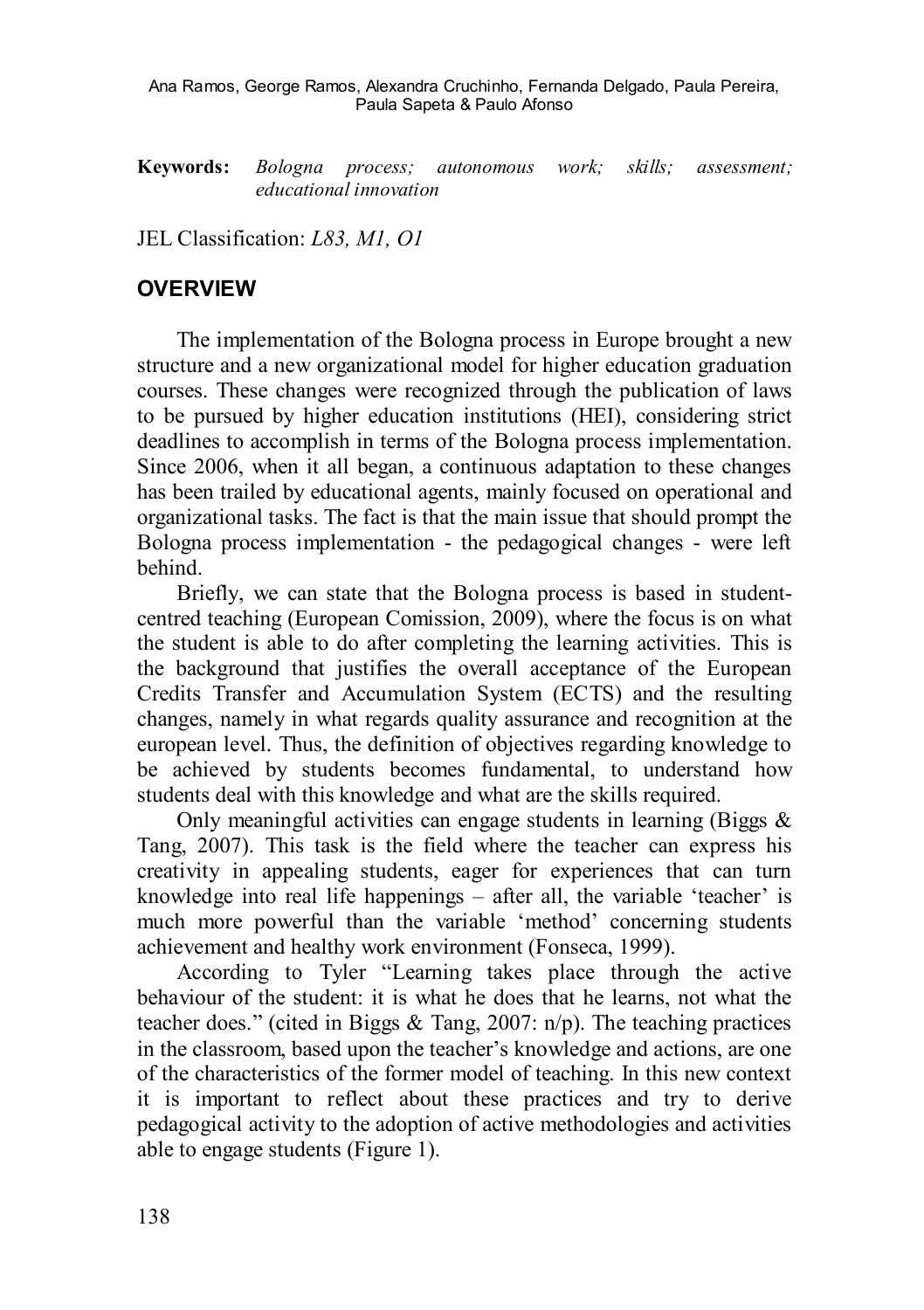#### *TOURISMOS: AN INTERNATIONAL MULTIDISCIPLINARY JOURNAL OF TOURISM* Volume 8, Number 2, Autumn 2013, pp. 137-158 UDC: 338.48+640(050)

Learning has to be centred in what the student is able to do, encouraging individual and cooperative (team-based) learning in order to develop soft skills, which are usually fundamental in a team work environment, as Azim (2012) discussed.

| Old-style                                                                  | New context                                        |
|----------------------------------------------------------------------------|----------------------------------------------------|
| The quality of learning depends on the<br>quality of the transmission form | Promotes interaction and participation             |
| Transmission of a large quantity of contents                               | Teachers should motivate and challenge<br>students |
| Students as passive elements in receiving                                  | Enables the relation between the learning          |
| information                                                                | with the knowledge already acquired                |
| It may lead to a poor engagement with the                                  | The intervention is shared between moments         |
| issues or potentialities of a learning                                     | led by teacher and others that allow the           |
| environment                                                                | active participation of students                   |
| Large groups and knowledge transmission                                    | Enables a deeper understanding of the              |
| in only one direction: teacher $\Rightarrow$ student                       | subjects                                           |

#### **Figure 1** Old-style vs. new context teaching

The ECTS also brought a new meaning to the students' workload, once it considers all the hours that students spend in their learning process. This new approach requires the definition of objectives for the curricula, in terms of skills to be achieved, and also curricular flexibility and learning centred in the student [usually known as student centred learning (SCL)]. And this is a substantial transformation regarding previous models: instead of based on large bibliographic sources knowledge, the teacher comes closer to act as an intermediary between the knowledge and the student. The task of the teacher is to encourage and help students to seek for knowledge, showing the way (but not leading), alowing learner's empowerment and autonomy. Experimental work and soft skils become relevant to release criativity and critical thinking in students.

SCL is an approach based in construtivist theories, moulded by innovative methods of teaching that look for interaction with the students and other teachers. SCL allows, in fact, an active learning by encouraging problem soving and critical and reflexive thinking (Attard, Di Orio, Geven & Santa, 2010; Biggs & Tang, 2007; Felder & Brent, 1996; Santa & Geven, 2010). SCL is focused on expectations about what students are able to do at the end of the period of learning – it is, in this sense, an approach based on learning outcomes (Kennedy, Hyland & Ryan, 2007) and mainly deals with autonomy.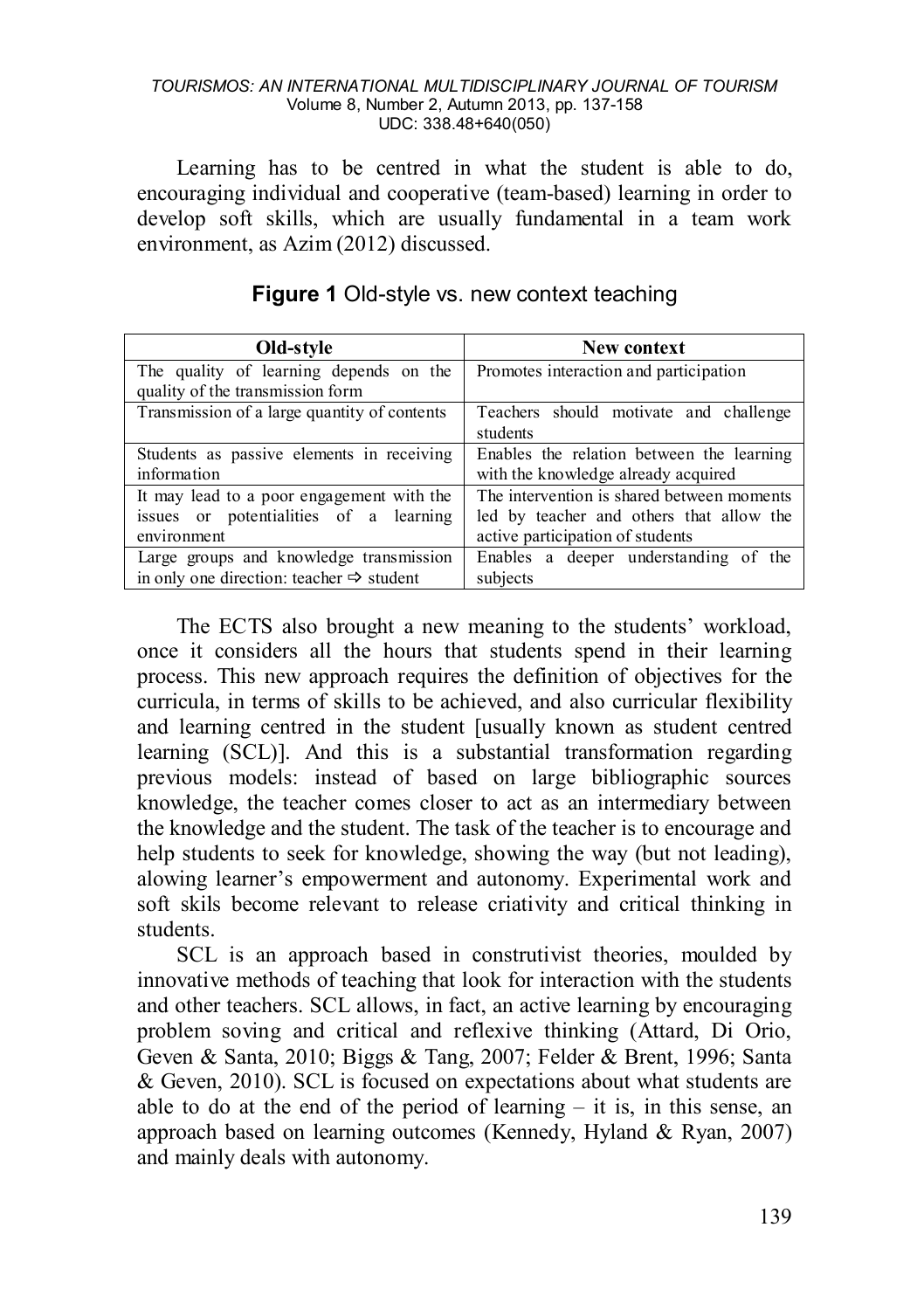The association between learning outcomes, the teaching-learning methodologies and the assessment process has been studied by different researchers. For example, Biggs & Tang (2007) call on the concept of constructive alignment as one of the most exciting ideas committed to higher education. The assumption regarding the model is that curricula are assembled to assure consistency between learning and assessment activities and learning objectives committed to a subject. Thus, "Learning outcomes are statements of what a learner is expected to know, understand and/or be able to demonstrate after completion of a process of learning" (Kennedy et al, 2007: 5) and, for that reason, carries a fundamental shift in the core of the educational process, from teaching to learning. This educational refocusing, based on the appeal to retrieve students' abilities to think and wonder (opposite to the former knowledge and ideas reproduction process) will allow students to face this knowledge based society in a better way, giving them tools to deal with change and to adapt to environments and circumstances (Atay & Yildirim, 2010) – in a wider sense it's kind of a Darwinian process.

Nevertheless, there are huge difficulties throughout Europe to change traditional teaching-learning processes (whether regarding SCL or skills based teaching), even if the countries attend the principles of the Bologna Declaration, or put in practice ECTS, or even are structured in common graduation courses, and so on. As Ritzen (2010: 175) put it: "(…) under the surface of the same Bachelor-Master structure the sea is full of different and incomparable fish", meaning that there are several problems to overcome, at national and, mostly, international terms.

## **THE CHANGING ROLE OF TEACHERS**

Bologna brought some extra work to teachers, regarding teaching activities: besides having to master specific scientific area(s) to work with students, they must also pay attention to the learning environment concerning the subjects they have to teach [Guerra (1990) cited in García-Valcárcel (2001)]. So, the bottleneck lies in how to appeal teachers to put in place pedagogical concerns when the huge majority of them had probably never been close to these issues?

The pedagogical dimension attached to higher education is growing in attention from education sciences specialists. Cachapuz (2001) refers the need for pedagogical improvement of teachers; Román (1980) argued that verbalism, dogmatism and expositive classes should no longer take place. Today interaction and information exchanges between teacher and student is far more important than before. Instead of passing existing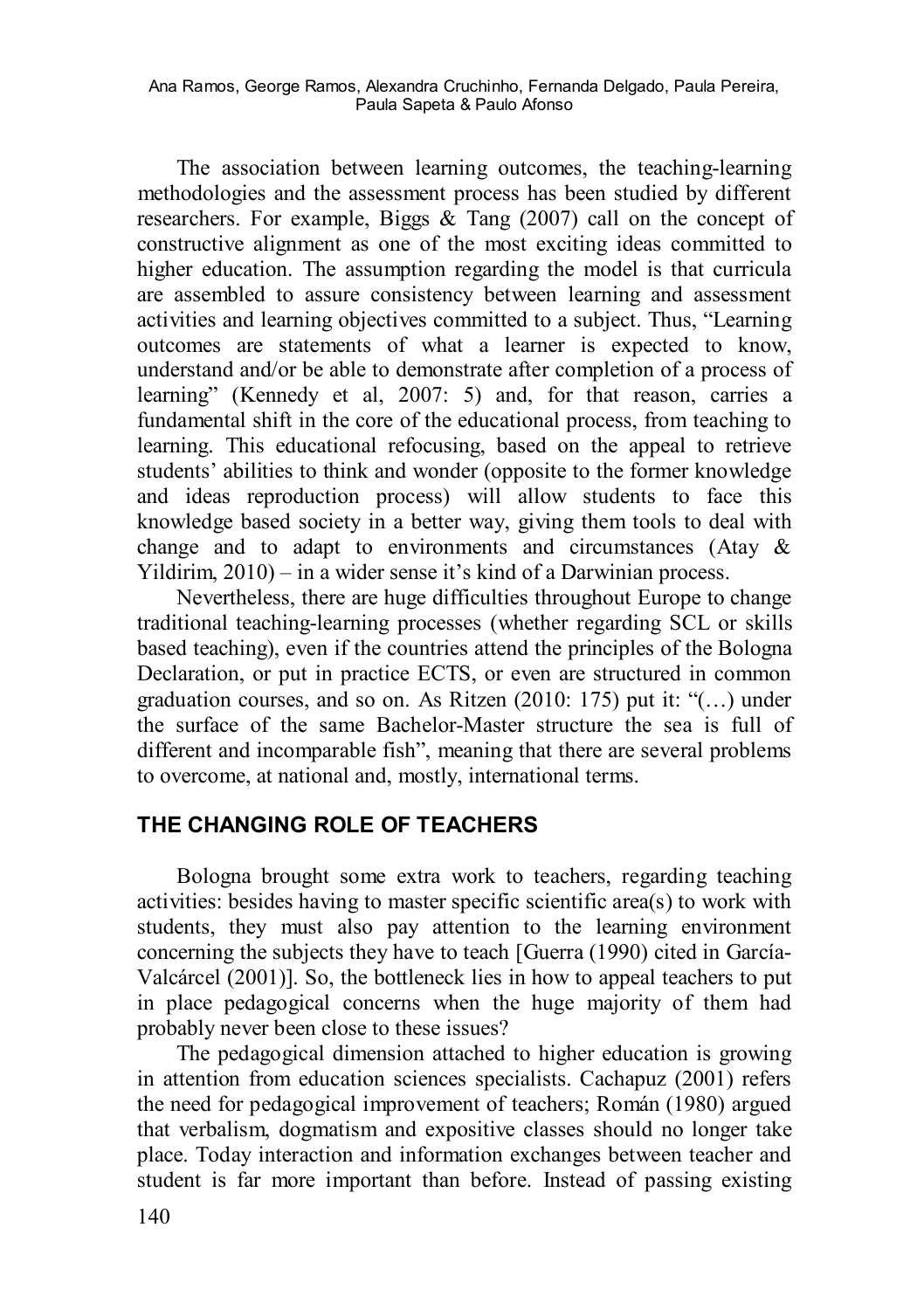knowledge it's desirable to stimulate students criativity (Blikstrein & Zuffo, 2003).

The improvement of teaching practices it is an evolutionary and sharing encouragement, but needs, nevertheless, reliable data. Therefore, data collection tools are needed, as well as information sharing systems concerning new (or innovative) pedagogical practices. Given the nature of the teaching-learning process, its complexity and its multidimensionality, it is necessary to assess this process collecting information available from different sources. Thus, it is important to take into consideration information provided by teachers, students and institutional management, pedagogical and scientific bodies.

Having the theory of Constructive Alignment as reference, which refers to the congruence concerning what students must be able to perform, know or understand and how it should be delivered and assessed by teachers (Fry, Ketteridge, & Marshall, 2009), a project called Construction of Learning (ConstAp) was outlined at the Polytechnic Institute of Castelo Branco (IPCB), a portuguese higher education institution. The awareness of teachers and students about the need to promote autonomous work development and guidance to achieve success in higher education, under the Bologna process framework, it is one of the goals to achieve by the ConstAp project. This aspect also refers to the implementation of continuous assessment of students, trying to get teachers to implement strategies involving systematic completion of activities by students, actively enabling the learning process.

The project was first implemented, in an early stage of development, in one graduation course (precisely the one we will approach later on) and then implemented in six graduation courses in the HEI, in different knowledge fields. Depending on the results accomplished, it is expectable the widening of the project to all courses taught at IPCB. In this sense, it becomes relevant to be aware about the activities that are proposed attending the development of students' autonomous work and how the teachers monitor those activities and the students' engagement.

Higher education is a complex web of competences, knowledge and abilities. Plus, knowledge does not last forever, it's continuously changing: students and their aptitudes change as time goes by and research about teaching evolves and bring new frontiers and paradigms. Therefore, any teacher has to constantly question about how they carry out their profession.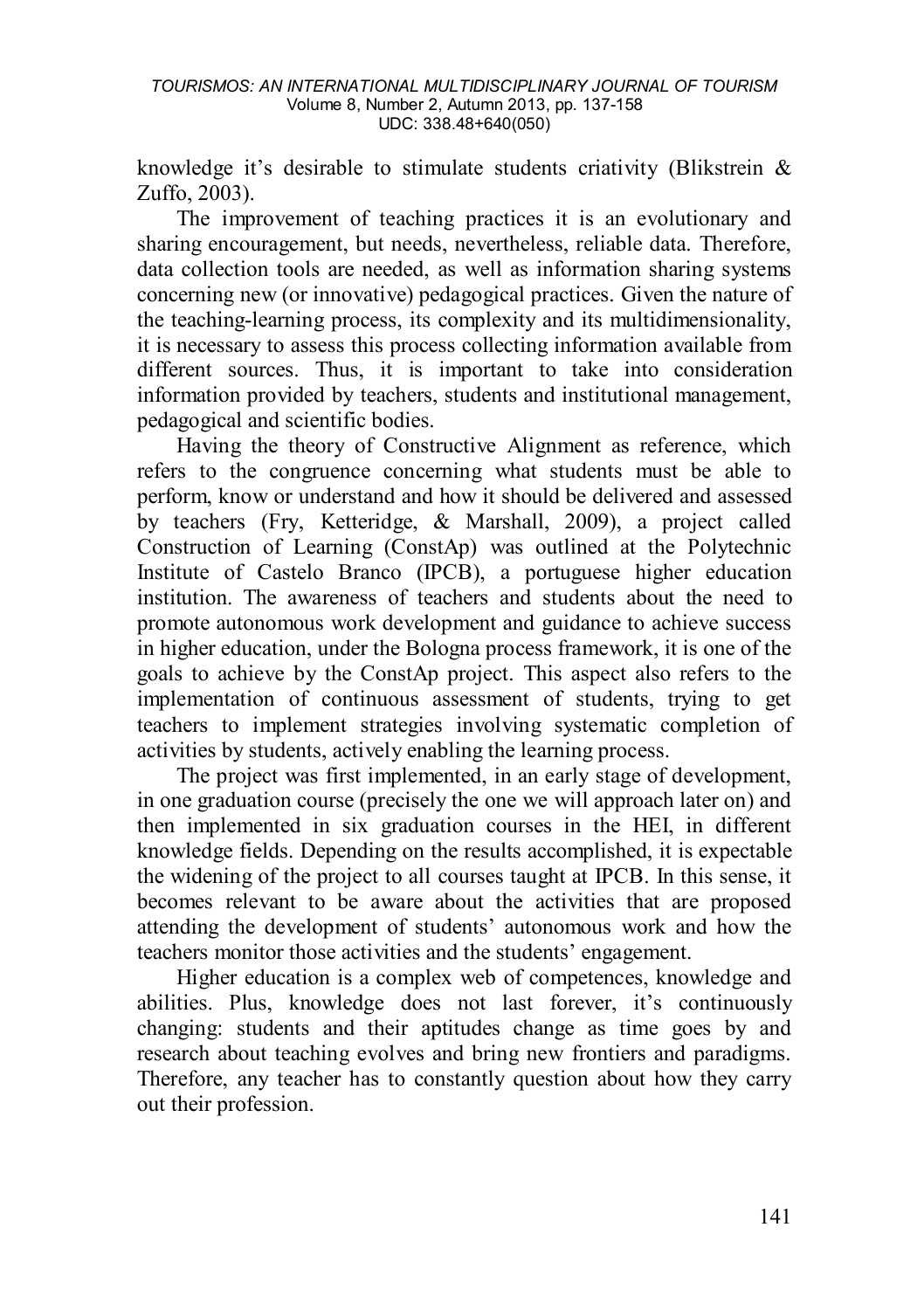## **THE CONSTAP PROJECT AT IPCB**

## **Outline of the Project**

The ConstAp Project was settled attending to the challenges presented by the Bologna process, to study-centred learning approach and to learning based on skills achievement. One other important objective is related with the teaching quality assurance within the requirements deriving from the National Agency for Accreditation of Courses in Portugal. In order to answer to those requirements, the ConstAp project was outlined to fulfil some gaps detected in Bologna's implementation institutional reports produced previously. The objectives referred earlier depend mainly on the motivation and initiative revealed by teachers; therefore, the project allows a broader discussion about changes needed in higher education.

The development of the project seeks to provide access to a set of educational tools which are not commonly used in the IPCB, targeting the improvement of teaching and learning. Regarding the specific objectives, it is possible to point out: to encourage the use of active teaching and learning methodology, as well the implementation of continuous assessment; to adjust the students' workload throughout the period of assessment (on a weekly basis); to monitor the time students work autonomously, time that must be guided by the teacher; to help to develop the students' process of self-regulation of learning (working methods); to promote cooperation and coordination of the different activities developed during the semester; to collect data related with the training trajectory to be analysed in the scope of courses' quality assurance.

The project defines several monitoring tools that outline a methodological process involving learning activities and, consequently, its objectives and skills to achieve. Monitoring also comprises specific sheets designed to gather the information about the activities developed by the student in contact hours (hours spent in the classroom or in contact with the teacher) and for the ones developed in autonomous work (away from the teacher). These sheets were set considering the availability of information to students in a similar way and the collection of information allowing assessing some aspects of the educational process, such as:

- types of activities developed by teachers in contact hours and overall perception about the dynamics of the subjects, in the classroom;
- types of activities proposed for managing students' autonomous work;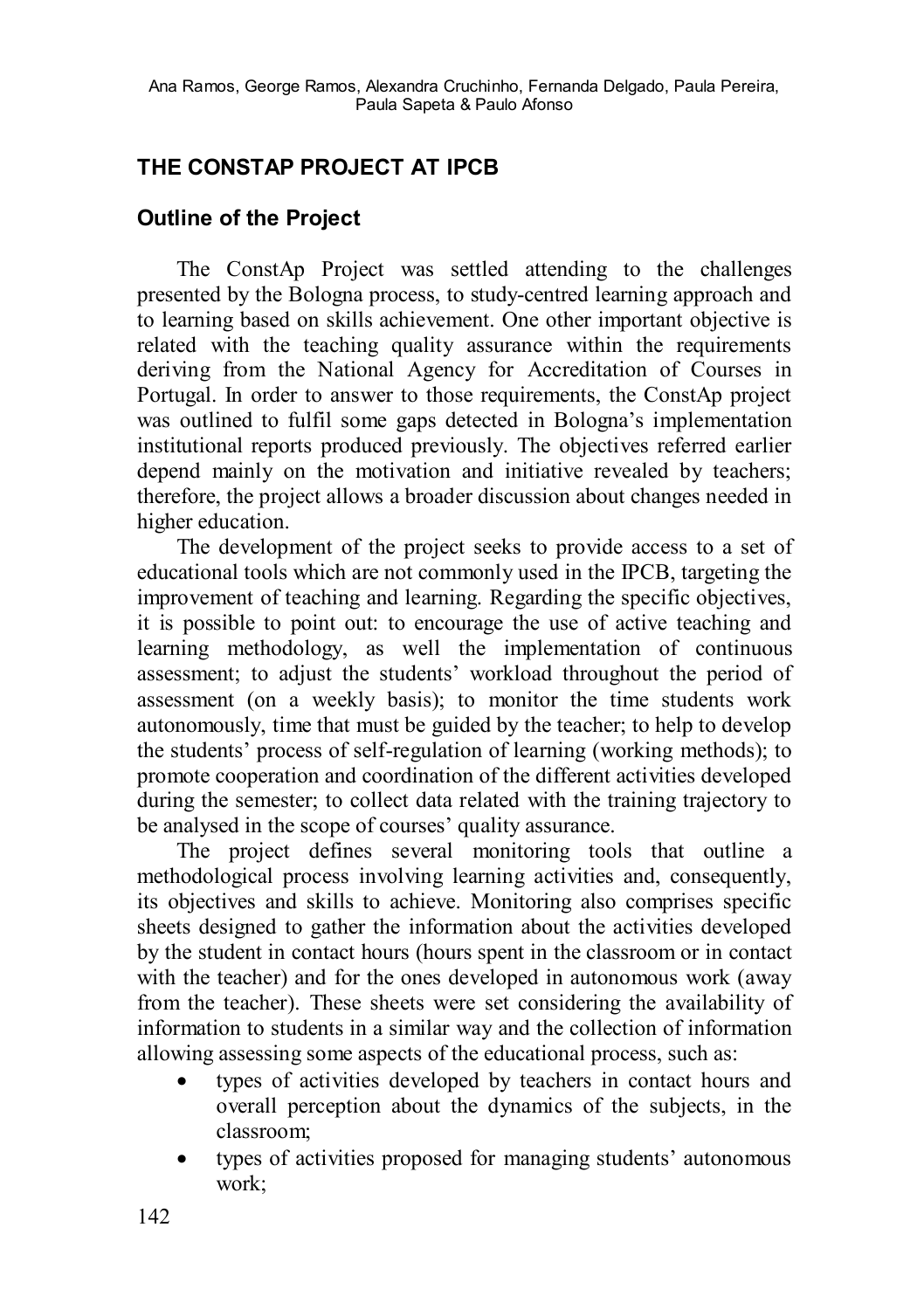- the appreciation of activities developed by students in the classroom through their contribution in the teaching and learning process;
- understanding the phases of assessment and organization of work during the semester;
- relation between the estimated time to carry out activities completion and the time spent by students to carry out those activities;
- organization and articulation of work in a course program (in all the dimensions), considering all the subjects and activities.

The sheets were initially applied to a single program course, in the school year 2010/2011, which was the Tourism Management graduation course tutored at the Management School of IPCB. It was supposed to test its structure and comprehension from students and teachers. The project was designed considering its implementation to  $1<sup>st</sup>$  year students, aiming to contribute also to their integration into higher education requirements. It was supposed to enable scholar achievement, in the freshman year but also in the years after, once it considerers that by performing specific activities students will learn better how to manage time and to organize themselves. Academic failure and school dropout were expected to drop by actively engaging students in learning.

## **Methodology**

The project requires that the teacher delivers, in the beginning of the working week, the lessons plan, identifying the activities to develop. These activities must be connected with skills to achieve, allowing students to relate syllabus with the teaching practices. Assessment practices derive from teaching and must result from its phases or steps. There must also be a clear definition of activities to accomplish in periods devoted to students' autonomous work and the mechanisms to control the average time spent by students to fulfil them.

Attending the need to organize the teaching/learning process, planning and organization principles applied to cross-educational activities were considered. These crossed activities should allow a better perception of students about the objectives and skills involved in every training stage. These activities should also be linked with assessment, to continuously track the evolution of knowledge and skills acquisition by students. The ConstAp project aims also to simplify the analysis of the students' autonomous workload and the monitoring provided by teachers.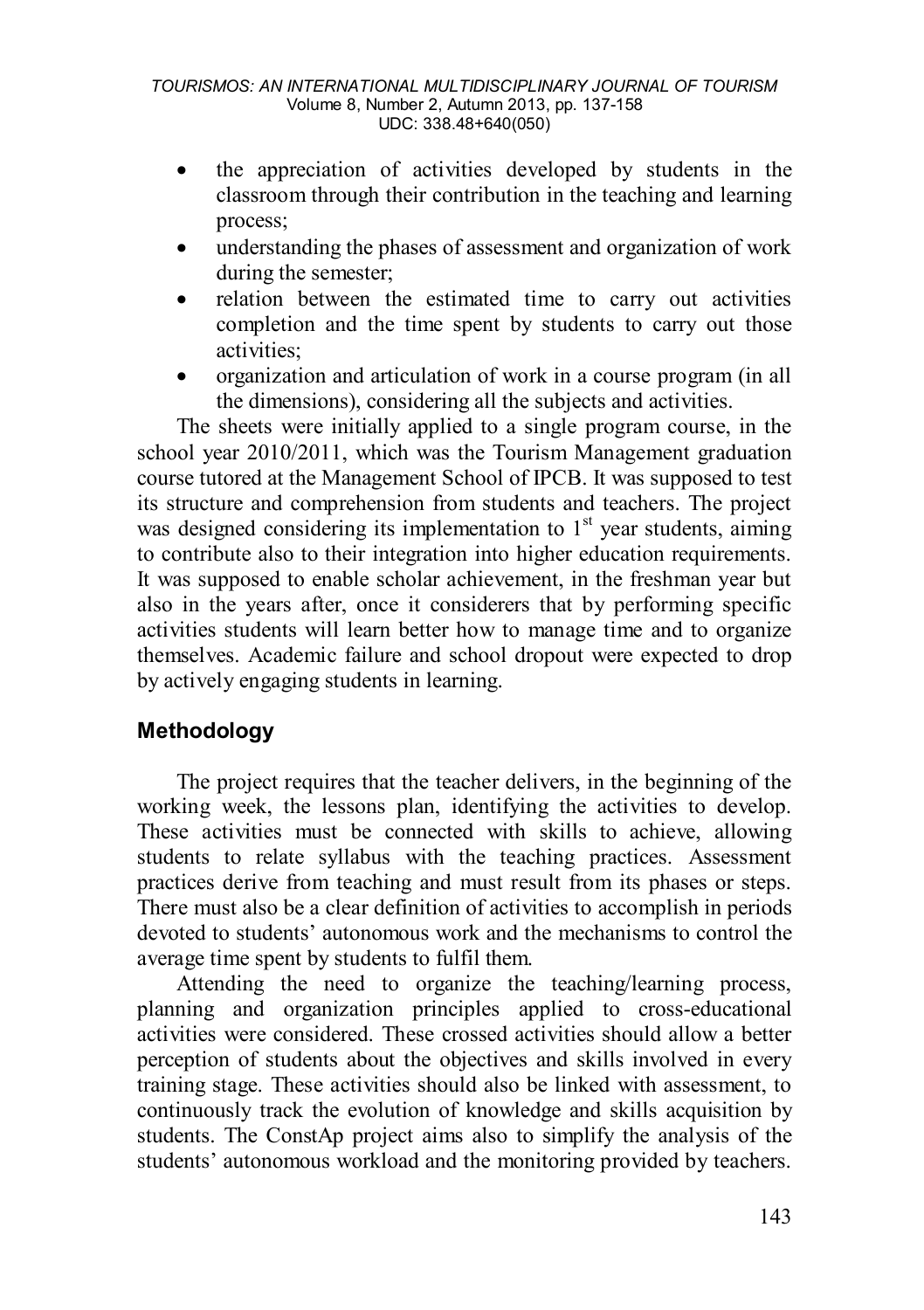The completion of this information allows measuring the students' workload in a specific semester and graduation course.

Finally, the implementation of a single assessment grid allows teachers (namely the course coordinator) to follow-up overall school results, identifying cases of school failure and drop-out during the students' formational journey. This supervision will turn timely knowledge about students' situations easier and an early intervention to look for appropriate solutions. It is important to say that it is fundamental an articulation with the tutoring system existing in the HEI.

### **Project implementation**

After the 'beta phase' implementation (one graduation course), the project was widened to other courses at the IPCB. The project has greatly benefited from the voluntary participation of teachers and the data collected was analysed according to a previously prepared grid. This grid collects information related to autonomous workload carried out, the management of activities developed and the comparison between the effective and the planned working hours (ECTS).

The main issues to be answered by the project are: what kind of activities are developed in each subject?; what actions are settled by teachers in each activity?; what kind of assessment methods are used in classrooms hours?; what kind of activities are requested to be developed autonomously?; how many activities are carried out in each subject and how are they allocated throughout the time?; how much time did the student spent to accomplish each activity?

Each one of these questions will be answered by making use of some assessment indicators, namely: activities carried out; methodologies used in these activities; distribution of assessment moments along the time; relation between the planned autonomous working hours and the ones it was possible to determine; the difficulties found.

The actions were carried out sequentially and can be resumed as mentioned below: a) debriefing session regarding the key issues of the project (with teachers and students); b) project's monitoring and encouragement (throughout the semester); c) data collection from the sheets; d) statistical analysis of the data collected; e) reports completion: global report, providing institutional information; course report.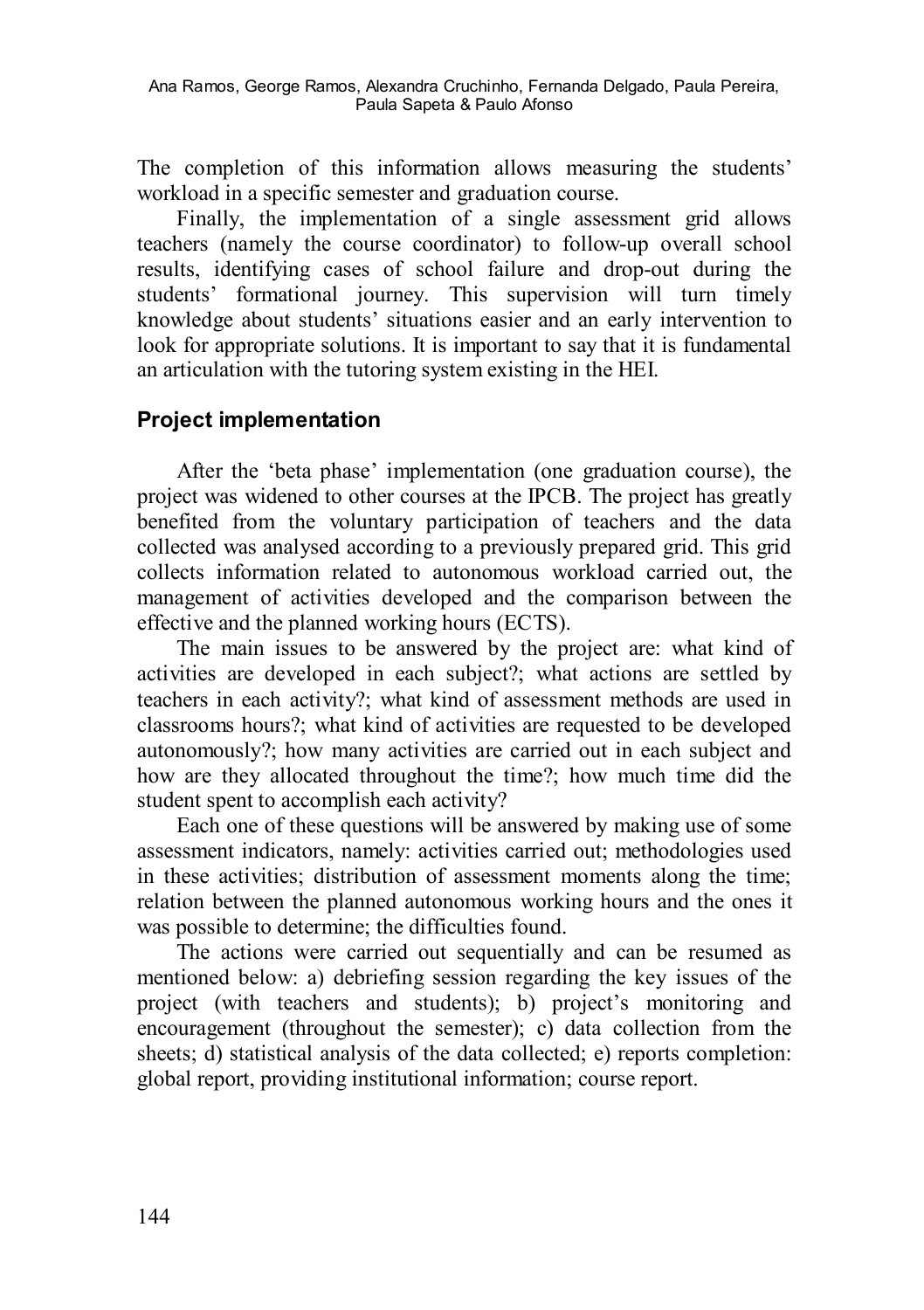### **CASE STUDY: IMPLEMENTATION OF THE CONSTAP PROJECT**

#### **The graduation course in Tourism Management at the IPCB**

The degree in Tourism Management (DTM) aims to answer to labour market needs by training professionals who meet the intermediary and final sectors of tourism. The DTM is designed to prepare professionals to perform functions in the management of tourism enterprises and official tourism bodies. It seeks to put together disciplinary knowledge with the development of professional skills that help the inclusion in the labour market. In each semester, classroom learning coexists with seminars, workshops, field trips and tutorial guidance. The several components pursue the goal of equipping students with soft and instrumental skills that are necessary for the exercise of a professional activity and to develop skills of communication, human relations and teamwork. The aim is also to create an entrepreneurial spirit and encourage quality and creativity, which are crucial in the tourism sector.

The objectives referred before were established with a perspective of respect to the nature, the mission and the values pursued by the IPCB's Management School (MS/IPCB). In its mission, MS/IPCB undertakes: to provide students with high skills (cultural, scientific, technical and professional) in social sciences and management areas; to produce and convey knowledge in the referred areas; the accomplishment of research and applied research; to serve the community, enhancing regional development; to promote cultural, scientific and technical exchange with analogous national and international institutions.

The graduation course began to be tutored at the MS/IPCB in the year 2005-2006, but promptly closed due to institutional reasons. It was rebooted in the year 2010-2011 and changes have been introduced in the new curricula in order to balance the training process with the needs of the labour market. DTM is structured in accordance with the legal framework governing HEI in Portugal and is organized into 180 ECTS dispersed in six semesters. It provides a high delivery of foreign languages; it includes also a component of high importance related to entrepreneurship. The course provides also, in its curricula, the achievement of an internship in the 3rd year, corresponding to a professional practice on the job during 486 hours. The study plan is provided in Annex 1.

The curricula of the DTM is rooted in the guidelines of national and European scientific community; a tourism management professional must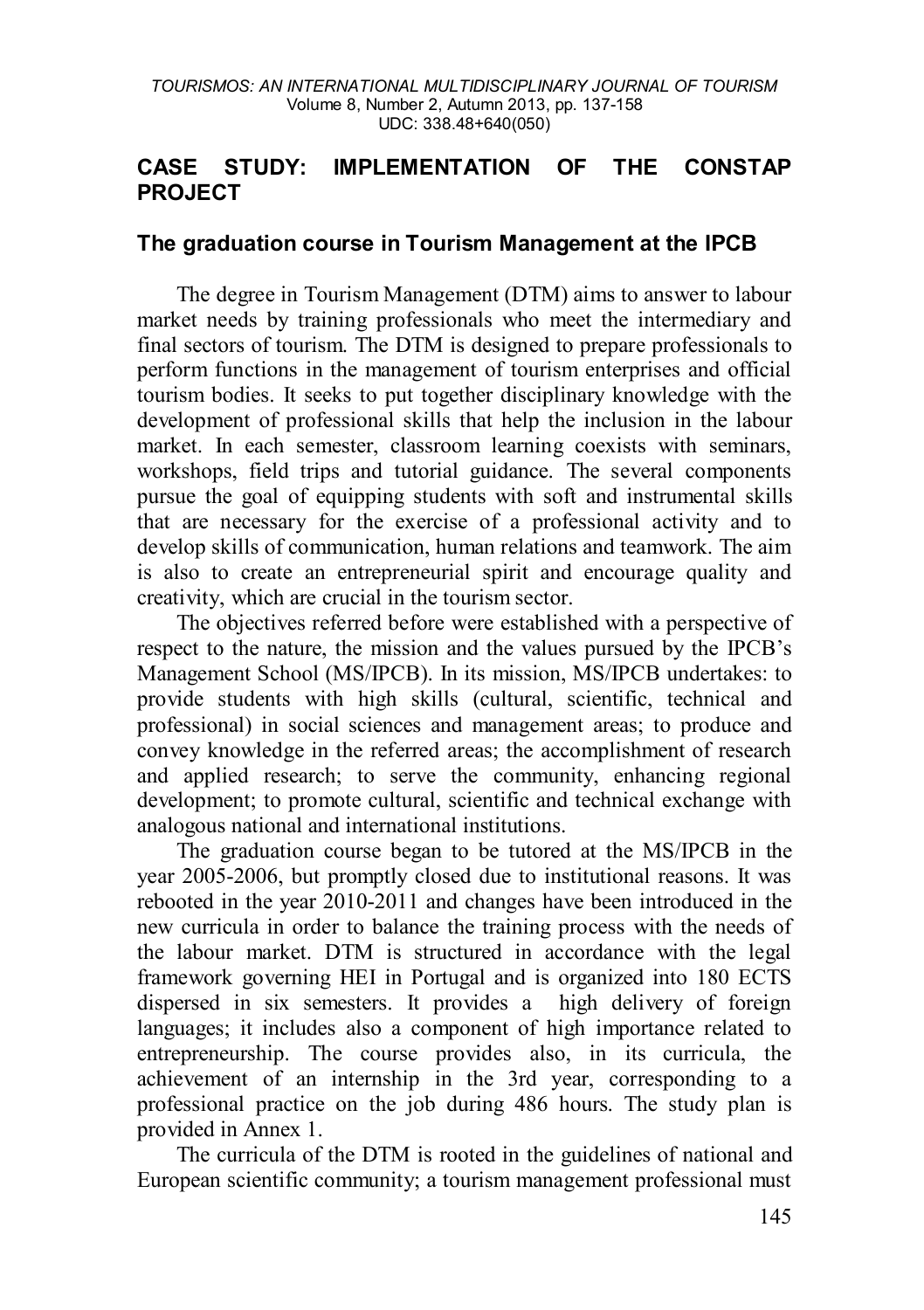support and develop his knowledge, qualifying for a full performance of the job and to develop the activity in an environment of constant evolution, following the philosophy of continuous and phased learning throughout life. The course has a very marked professional character and is focused in the creation and development of tourism activities. The research component is grounded on interdisciplinary work that is required for students, bringing together, at various times, specific skills from different subjects.

## **Teaching, learning and project implementation**

The definition of the teaching methodologies result of the learning objectives settled. In this sense, teachers adopt tools and resources to lead the construction of learning by students, guiding the acquisition of knowledge. The use of active methods of teaching and learning, extended to all subjects, allows students to relate theoretical concepts with practice and problem solving activities. The widespread use of continuous assessment is another key aspect, which is related both to the teaching methods and with the identification of the learning steps towards the envisaged goals. The approach of the training process has been focused on the students and their learning, having as central element their performance in the acquisition of skills and the encouragement for collaborative work among peers.

The average workload is assessed through questionnaire to students and this information is compared with the one provided by teachers about the expectable workload. This information returns to the teacher of the subject and to the course coordinator for analysis. The application of the ConstAp project at the DTM aims at controlling the autonomous working hours and the activities in each subject. The point of view was that in the classroom it is easier to control the working time of the students, but outside the classroom it is much more difficult and generally overlooked by teachers.

Continuous assessment allows the teacher to follow the continuing acquisition of skills by students. Its fulfilment allows corrections along the lecturing in the semester, permitting processes of school failure reversion and support the evolution of each student. The combination of various assessment moments among the different subjects it is pursued, in order to maintain well-adjusted levels of autonomous work during the semester. This work enables teachers to be aware about the process of assessment in each subject, including the overall assessment timing. The course coordinator has to relate the assessment provided with the skills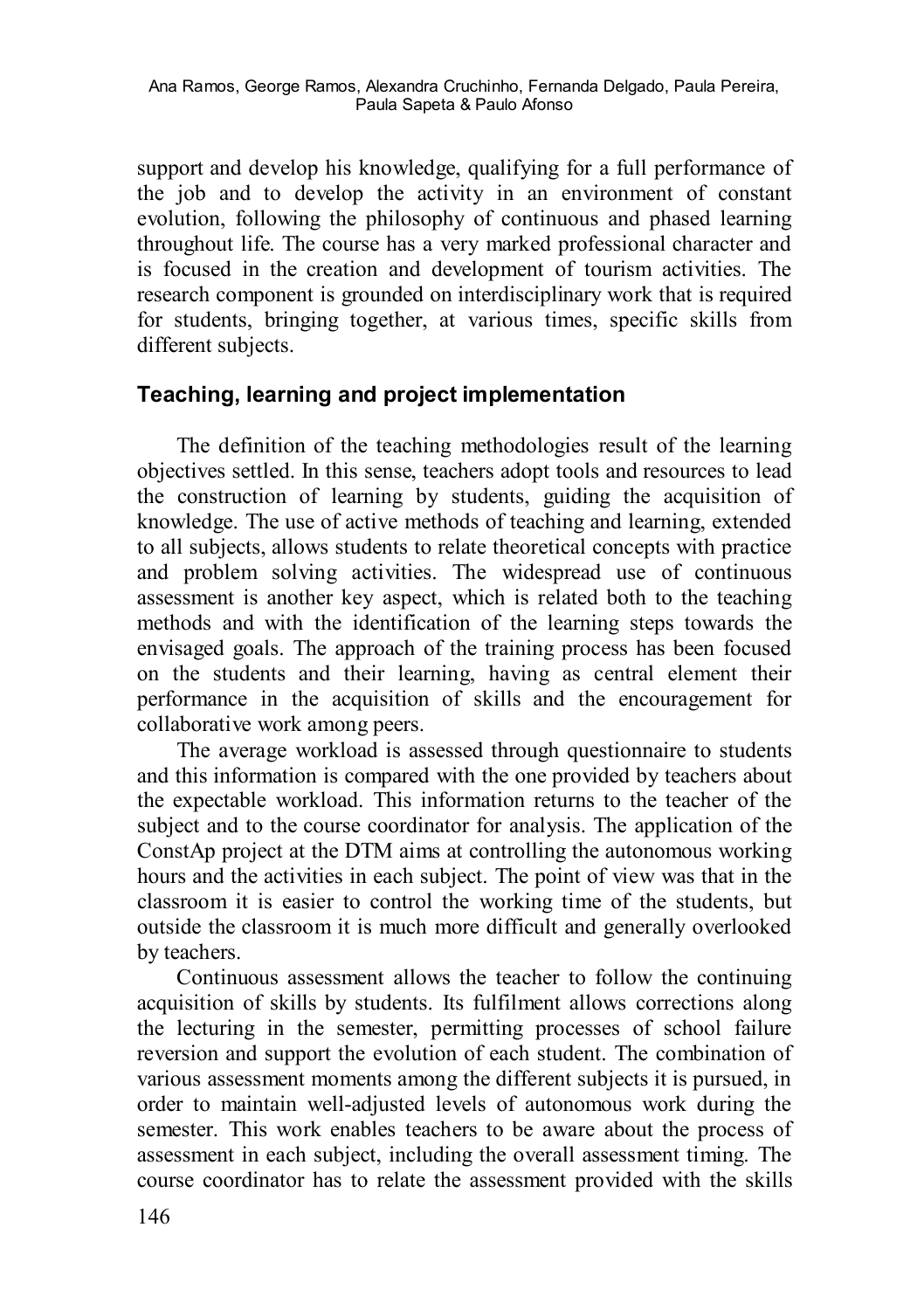and objectives outlined, by conducting meetings with staff and students, on one hand, and taking advantage of the tutorial system to discuss the quality of the training, on the other.

The assessment methodologies are, whenever possible, interdisciplinary: an assessment methodology may involve more than one subject; an assessment methodology in a subject may be continued in subsequent subjects; an assessment methodology may involve public presentations, in the form of seminar or workshop, among other possibilities. The aim is to stimulate creativity and research skills to address some of the challenges of the professional world.

### **First results**

Attending to the goals, the questions to answer and the assessment indicators previously mentioned, it is possible to show some results achieved after the first year of application. The main ones are:

1. It becomes possible to collect information regarding the activities and methodologies used by teachers. One can observe it in the following tables (Table 1 and 2) which relate to some subjects tutored at the DTM.

| <b>Subject</b> | <b>Activities</b>                                       |
|----------------|---------------------------------------------------------|
| Subject II     | Practical work with oral presentation; written test     |
| Subject III    | Reports; practical work; written test                   |
| Subject IV     | Reports; Assessment Grid construction regarding         |
| Subject V      | Report; practical works; oral/audio-visual presentation |

**Table 1** Examples of activities developed in the subjects\*

*\* There were two subjects that decided not to apply the ConstAp project*

2. There is an unequal distribution of activities in terms of the different subjects tutored at the DTM – in fact, there are subjects that allocate activities throughout the period, other that focus activities in a limited number of moments and other that centre the activities on a particular period. These situations may be perceived from examples regarding some subjects tutored at the DTM (Table 3).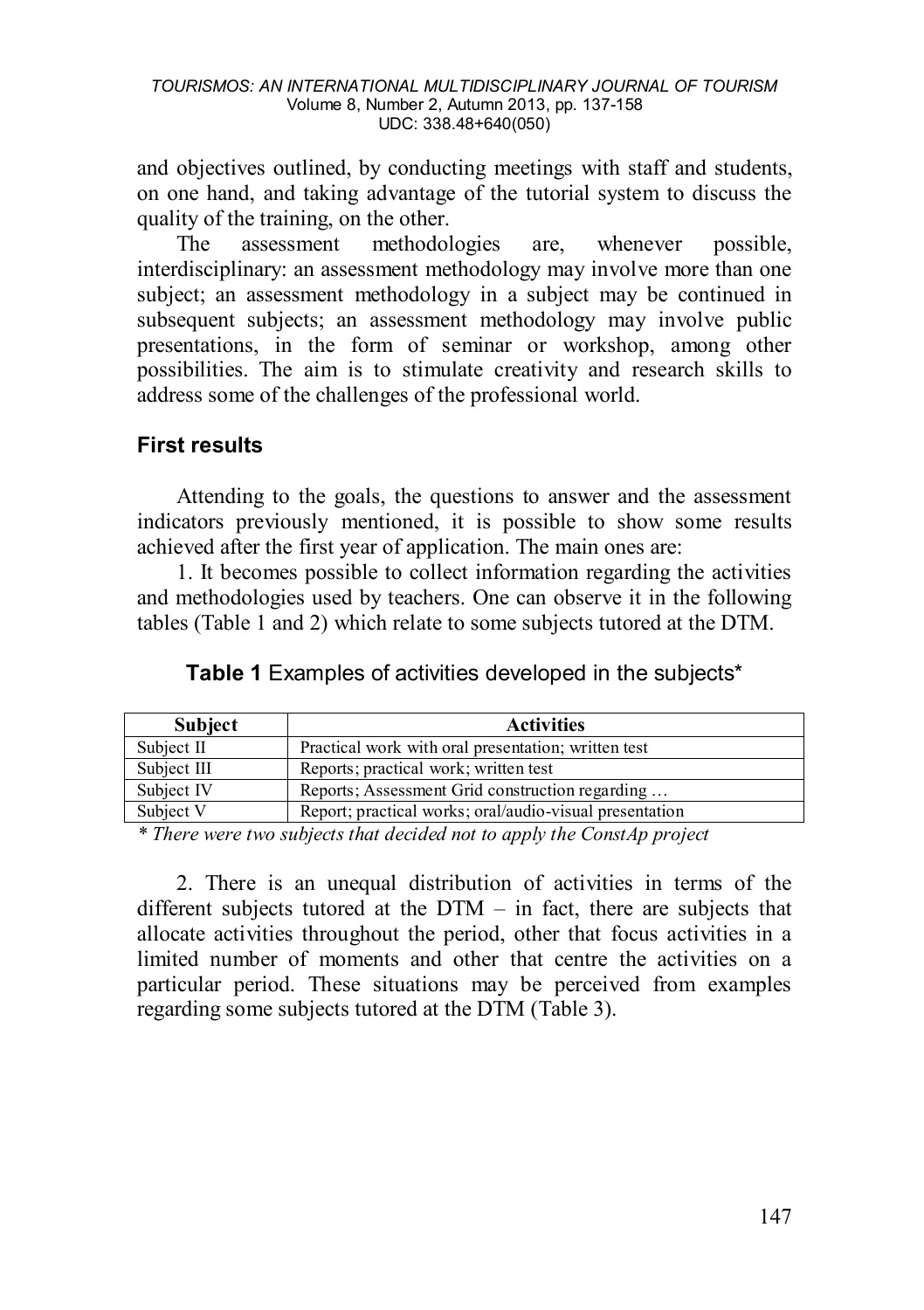## **Table 2** Learning methodologies used in several activities and subjects

| <b>Subject</b> | <b>Methodologies</b>                                                                                                                                                                                                                      |  |  |  |  |  |  |  |  |
|----------------|-------------------------------------------------------------------------------------------------------------------------------------------------------------------------------------------------------------------------------------------|--|--|--|--|--|--|--|--|
| Subject II     | Lectures; reading literary work and presentation; translation of a tourism<br>brochure made in other subjects; research, selection and presentation of<br>information concerning a case, paper, situation, ; written test                 |  |  |  |  |  |  |  |  |
| Subject III    | Lectures; learning by discovery; discussion; practical work with oral and/or<br>audio-visual presentation; written test                                                                                                                   |  |  |  |  |  |  |  |  |
| Subject IV     | Lectures; video visioning; answering questions; group analysis and<br>discussion; findings presentation; Assessment Grid construction<br>regarding; touristic tour/route with report completion; study visit to<br>with report completion |  |  |  |  |  |  |  |  |
| Subject V      | Lectures; Report completion about defined themes; practical work; oral<br>and/or audio-visual presentation                                                                                                                                |  |  |  |  |  |  |  |  |

## **Table 3** Moments of Delivery of Autonomous Work (AW) and/or Written Test (WT) – example

| Sub                                 |                             | Weeks        |                |       |                |                                           |                         |                              |                |                |                         |                |                |                |            |    |
|-------------------------------------|-----------------------------|--------------|----------------|-------|----------------|-------------------------------------------|-------------------------|------------------------------|----------------|----------------|-------------------------|----------------|----------------|----------------|------------|----|
| ject                                |                             | $\mathbf{1}$ | $\overline{2}$ | 3     | $\overline{4}$ | 5                                         | 6                       | $\overline{7}$               | 8              | 9              | 10                      | 11             | 12             | 13             | 14         | 15 |
| $\frac{\text{Subject}}{\text{II}}$  | $\Lambda$<br>W              |              |                |       |                |                                           |                         |                              |                | $\,1$<br>$\,2$ | $\overline{\mathbf{3}}$ |                |                |                |            |    |
|                                     | W<br>$\mathbf T$            |              |                |       |                |                                           |                         |                              |                |                |                         |                |                | $\mathbf{I}$   |            |    |
| $\frac{\text{Subject}}{\text{III}}$ | A<br>W                      |              |                | $\,1$ | $\,2$          |                                           | $\overline{\mathbf{3}}$ |                              |                |                | $\sqrt{4}$              |                |                |                | 5          |    |
|                                     | $\mathbf{W}$<br>$\mathbf T$ |              |                |       |                |                                           |                         |                              |                |                |                         |                |                | $\,$ l         |            |    |
| $\frac{\text{Subject}}{\text{IV}}$  | $_{\rm W}^{\rm A}$          |              | $\mathbf{1}$   |       | $\sqrt{2}$     | $\overline{2}$<br>$\overline{\mathbf{3}}$ | $\,2$                   | $\sqrt{2}$<br>$\overline{4}$ | $\overline{2}$ | $\overline{c}$ | $\overline{2}$          | $\overline{2}$ | $\overline{c}$ | $\sqrt{2}$     | $\sqrt{5}$ |    |
|                                     | W<br>$\mathbf T$            |              |                |       |                |                                           |                         |                              |                |                |                         |                |                |                |            |    |
| $\frac{\text{Subject}}{\text{V}}$   | $\mathbf A$<br>W            |              | $\mathbf{1}$   |       | $\sqrt{2}$     | $\overline{2}$<br>$\overline{3}$          | $\overline{2}$          | $\sqrt{2}$<br>$\overline{4}$ | $\overline{2}$ | $\,2$          | $\overline{2}$          | $\overline{2}$ | $\overline{2}$ | $\overline{2}$ | 5          |    |
|                                     | $_{\rm T}^{\rm W}$          |              |                |       |                |                                           |                         |                              |                |                |                         |                |                |                |            |    |

3. The uneven distribution of activities affects the time students spend working during the period (semester/year). This irregular scattering of activities can be seen in Figure 2 and 3.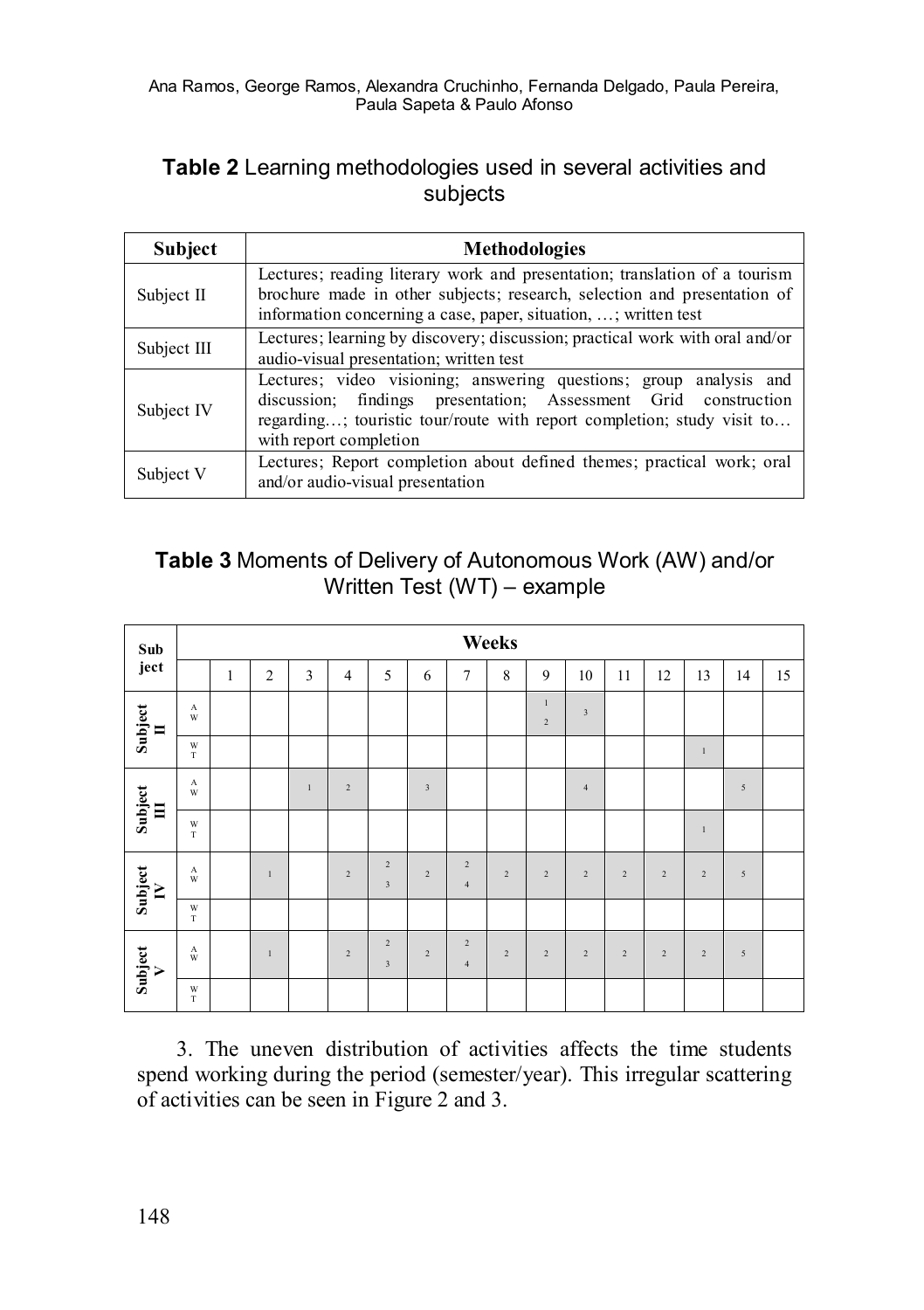







4. It is possible to say, although not definitely, that the time students dedicate to autonomous work is lower than the one expected by teachers, according to the ECTS assigned (Table 4 and Figure 4). This brings some bad news: the assessment model and the methodologies used are probably outdated, which means that a great deal of efforts must be carried out to change the *status quo*.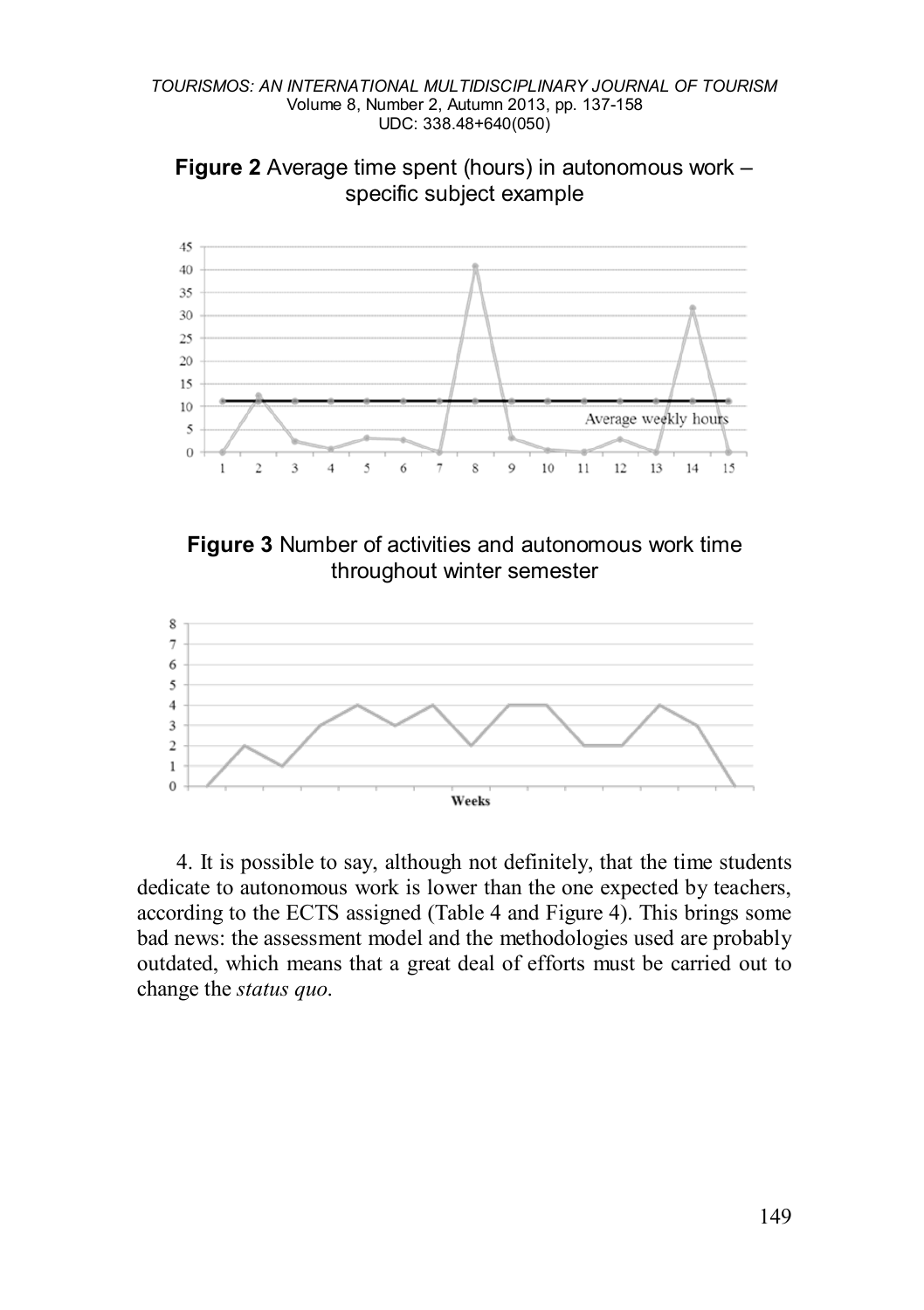**Table 4** Relation between autonomous working hours planned and found – semester example

| <b>Subject</b> | <b>AW Planned</b> | <b>AW Found</b><br>(2) | <b>Difference</b><br>$(3) = (2) - (1)$ |  |  |  |
|----------------|-------------------|------------------------|----------------------------------------|--|--|--|
| Subject II     | 36 hours          | NI                     | ---                                    |  |  |  |
| Subject III    | 92 hours          | 34 hours               | - 58 hours                             |  |  |  |
| Subject IV     | 92 hours          | 18 hours               | - 74 hours                             |  |  |  |
| Subject V      | 40 hours          | 48 hours               | 8 hours                                |  |  |  |

NI – No Information





Although some positive results that were already gathered, it became evident for us the need to implement some changes in the process in order to turn it more effective.

### **PROJECT'S DIFFICULTIES AND REDEFINITION**

In this new approach regarding teaching and learning, former teaching practices and curricula management are being restructured and new practices are becoming important. This is not an easy process to deal with once higher education teachers, hiding behind the pedagogic autonomy cliché, often show high reluctance to question their teaching methods. The attribution of value to the autonomous work carried out by the student, and guided by the teacher, it is another issue difficult to deal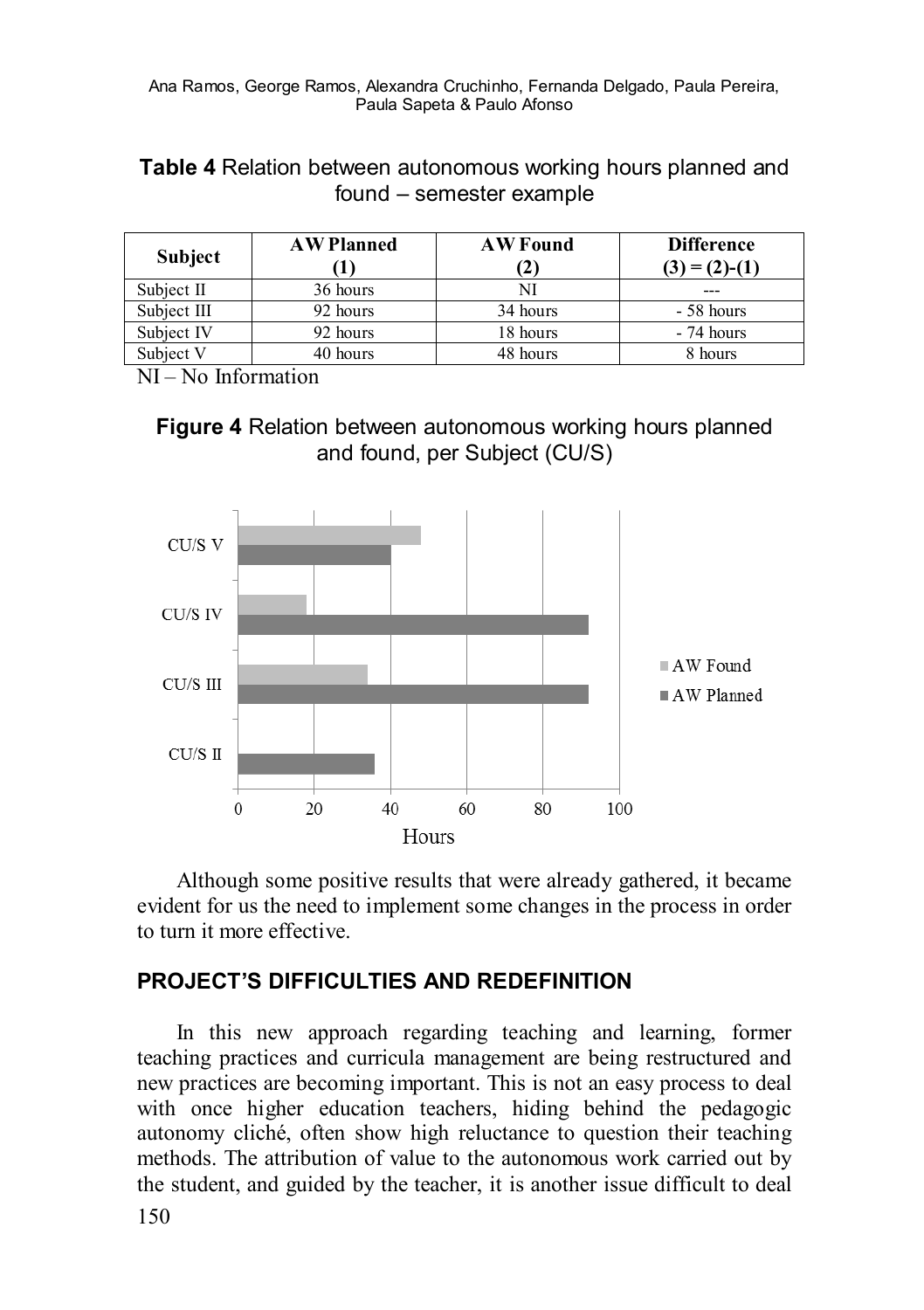with. So far, classroom was the field where teachers could express themselves in pedagogical and scientific terms; now, it is asked from teachers to control the work students carry out outside the physical boundaries of the classroom. Thus, there is a need for strategies that support this changing environment, strategies that involve changing training assumptions by the teacher and awareness to the importance of this kind of work by the student.

With this objective in mind, it was decided to review the sheets available in the scope of the ConstAp project. According to the first results assembled during the first year, it was possible to identify some improvements, especially due to some comments and proposals made by teachers involved. Among the difficulties pointed out, and considering simplification and more expedite actions, we can mention: i) difficulties to fulfil an excessive number of sheets; ii) difficulties to understand some of the elements required; iii) reliability of the information regarding the autonomous workload.

One other difficulty found when implementing the project was persuading the teachers about the need to guide the students' autonomous work and monitor its application. It became also clear the need to deepen the students' perceptions about the linkage between the autonomous working hours carried out and the subject's assessment.

The importance of the teachers' educational development is critical because the pedagogical act can function as an enhancer of the factors that contribute to a successful school (Veloso, Costa, & Lopes, 2010): the project's implementation allowed identifying some gaps at the level of educational practices renovation and continuous training.

After taking these aspects into consideration, we found important to redraft and turn simpler the sheets available to collect the data. To explain the operational aspects of the project more clearly and encourage more subjects/teachers to be involved, other actions were used in order to improve the project implementation, such as seminars and training actions. Finally, it was decided to strengthen the monitoring system. The major changes were, then: simpler sheets; directive answers from teachers; collection of data more objective and measurable.

The three sheets available to teachers to fulfil were replaced by only one (Annex 2), with direct answers, and aiming that teachers could adjust activities to objectives and skills, encourage autonomous work and continuous assessment.

The three sheets available to teachers to fulfil were replaced by only one (Annex 2), with direct answers, and aiming that teachers could adjust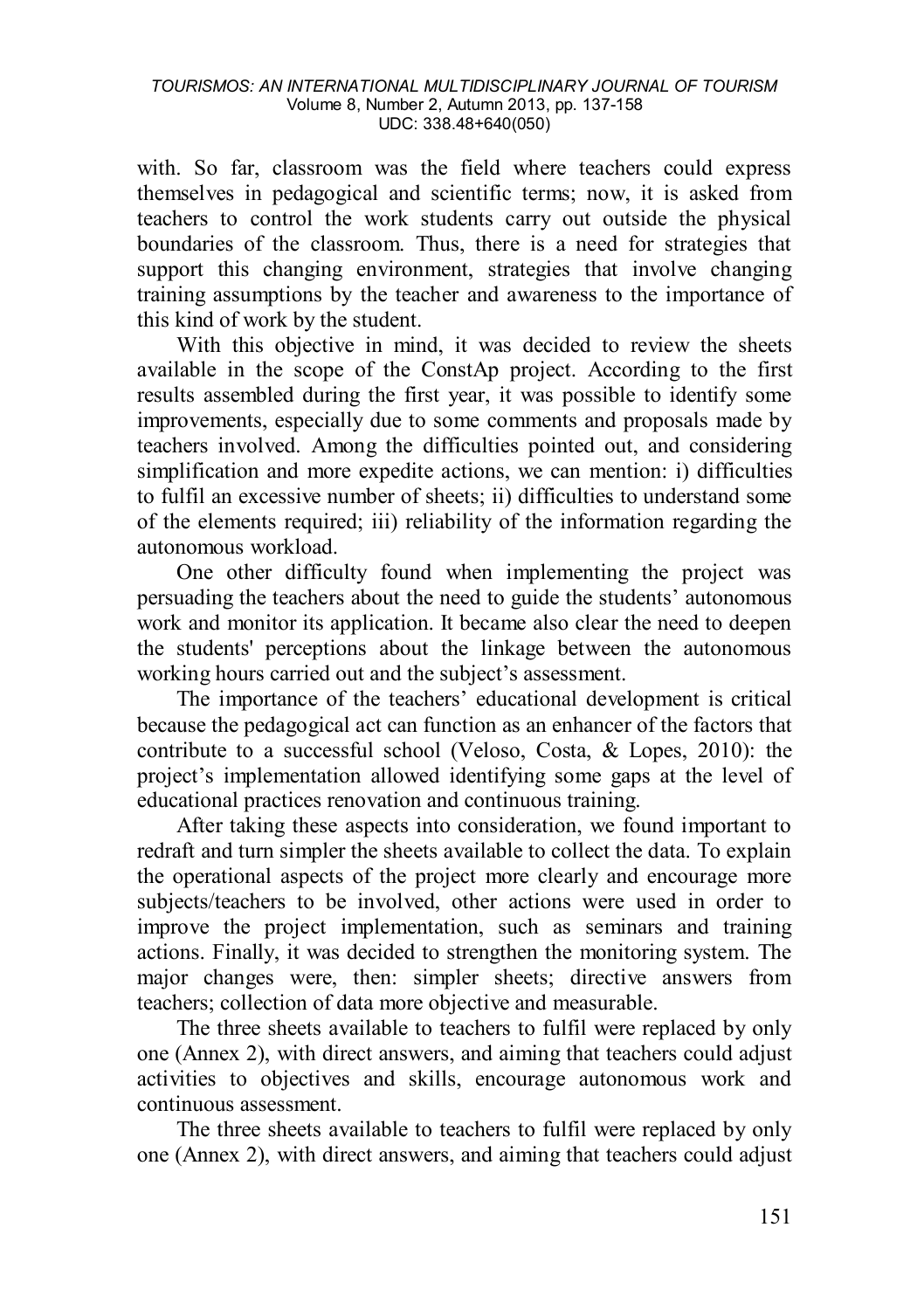activities to objectives and skills, encourage autonomous work and continuous assessment.

## **DISCUSSION AND FUTURE PERSPECTIVES**

Due to knowledge provided by literature, namely the changes occurring in society, and based on the experience of one year of project application, it is important to reflect about the positive and negative characteristics of the project.

Besides the results previously referred, and considering the improvements made in the second year of implementation, we continue to believe that it is a project targeting the main issues related to autonomous work monitoring, continuous assessment and strengthening of the relation between skills, objectives and syllabus contents. These are fundamental issues when considering the changes brought by the Declaration of Bologna.

The annual monitoring of the project seems to be appropriate to implement a process of enduring improvement until the day when practices make the project unnecessary. In this sense, besides the operational aspects and the resistance to change previously identified, there are some possibilities of upgrading the project. Once those options are not definitely chosen, we point some issues to be considered: to include some team matching or co-teaching activities; creation of a catalogue of soft skills at the DTM; to encourage the assessment of skills and not the knowledge per se; to reinforce teachers' training activities; to analyse the assessed activities and build a portfolio of good practices, feeding back to the institution; to develop the operational aspects near teachers and students; to develop teachers and students encouragement; to evolve to an approach near to Problem Based Learning; to implement some kind of software solution to turn easier the data collection and analysis; to correlate the project implementation with the academic success and school dropout ratios.

These are in fact some future developments that are feasible to follow, searching for further development of the ConstAp project.

### **CONCLUSIONS**

Changes undergone by the Bologna Process, although concluded in terms of curriculum organization, are not yet complete, especially when we think about educational activities developed by HEI. Even recognizing the effort of a great deal of teachers to adjust their methodologies to these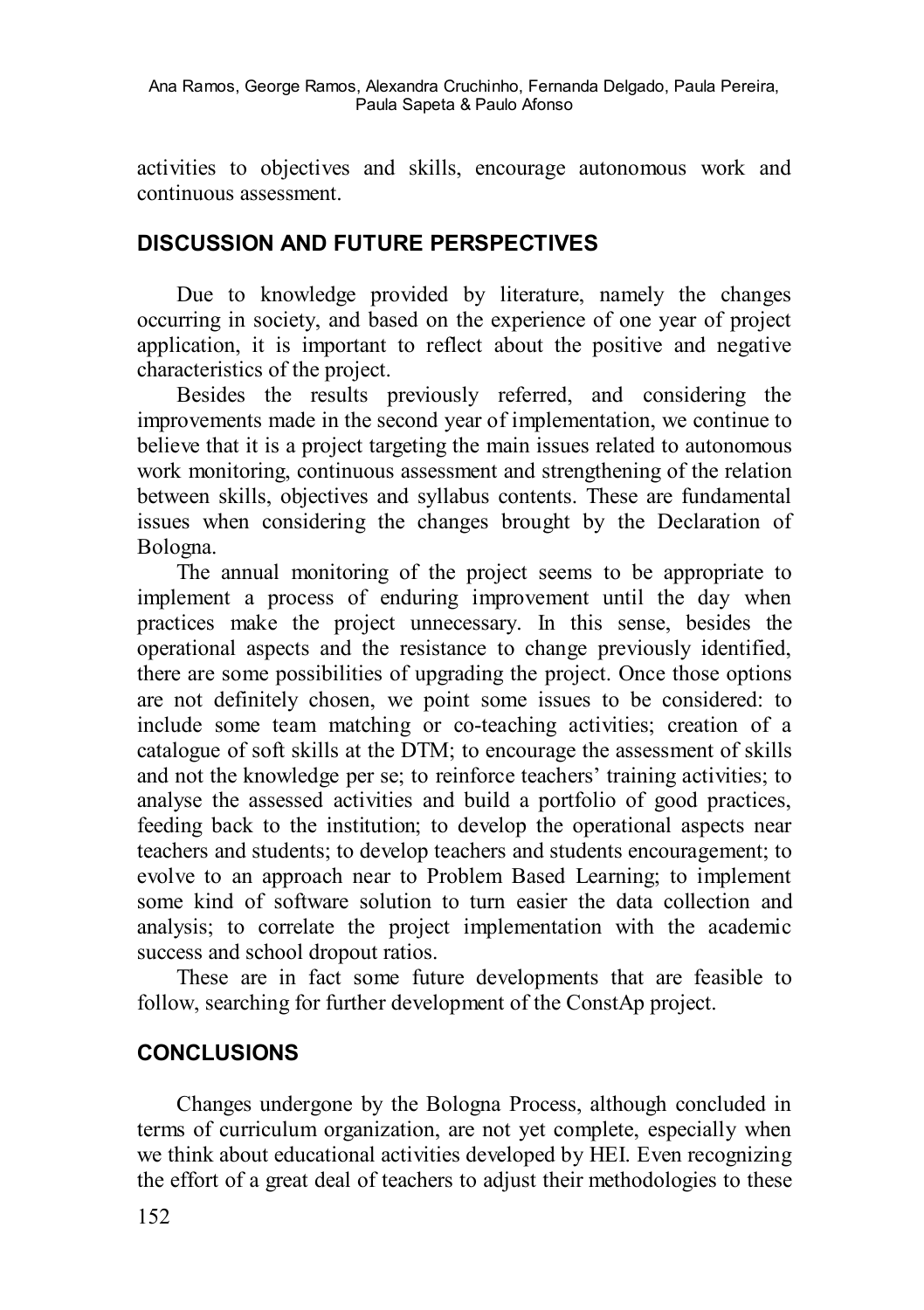new requirements regarding teaching and learning, the identification and benchmarking of educational good practices is left behind, as well the use and spreading of active methodologies.

ConstAp project applied at the Degree in Tourism Management meets the objectives of the Bologna declaration and the Courses Accreditation Agency's requirements of quality. It tries, in fact, to link the legislation with the effective needs of students - professional, cultural and social, that are rapidly changing - based on skills and not only knowledge.

The project aims, besides the objectives mentioned before, to contribute to the process of changing the educational and cultural model, intrinsic to the transmission of knowledge and assessment practices. Thus, it is our deep conviction that the methodology designed and the implementation management assure the gathering of relevant information that may, at least, lead to a reflection on the practices pursued by teachers.

The implementation has been an important *apport* by questioning educational issues and promoting dialogue among the teachers regarding what and how to change. The combination between objectives, skills, methodologies, educational activities, autonomous work and assessment tools is still being argued at the school level - which is good, of course, and may lead to the following step: to put in practice changes in the educational/learning process.

The activities that were developed allowed the identification of difficulties in approaching a new educational model; but it has contributed to guide the work that has to be done with the teachers in terms of motivation and training to face the challenge.

It seems to us that this is a project that seeks to move subjects closer (cross-disciplinary approach) and that can be seen has a good practice. The lack of a diffusion channel in the internet is a gap that we are trying to overcome by building an integrated solution, involving data collection, teachers' interaction and communication to peers facing similar problems.

#### **REFERENCES**

- Atay, L. & Yildirim, H. (2010). Determining the factors that affect the satisfaction of students having undergraduate tourism education with the department by means of the method of classification tree. *Tourismos: an International Multidisciplinary Journal of Tourism*, Vol. 5, No.1, pp.73-87.
- Attard, A., Di Iorio, E., Geven, K. & Santa, R. (2010). Student-Centred Learning Toolkit for students, staff and higher education institutions. Http://download.ei-

ie.org/SiteDirectory/hersc/Documents/2010%20T4SCL%20Stakeholders%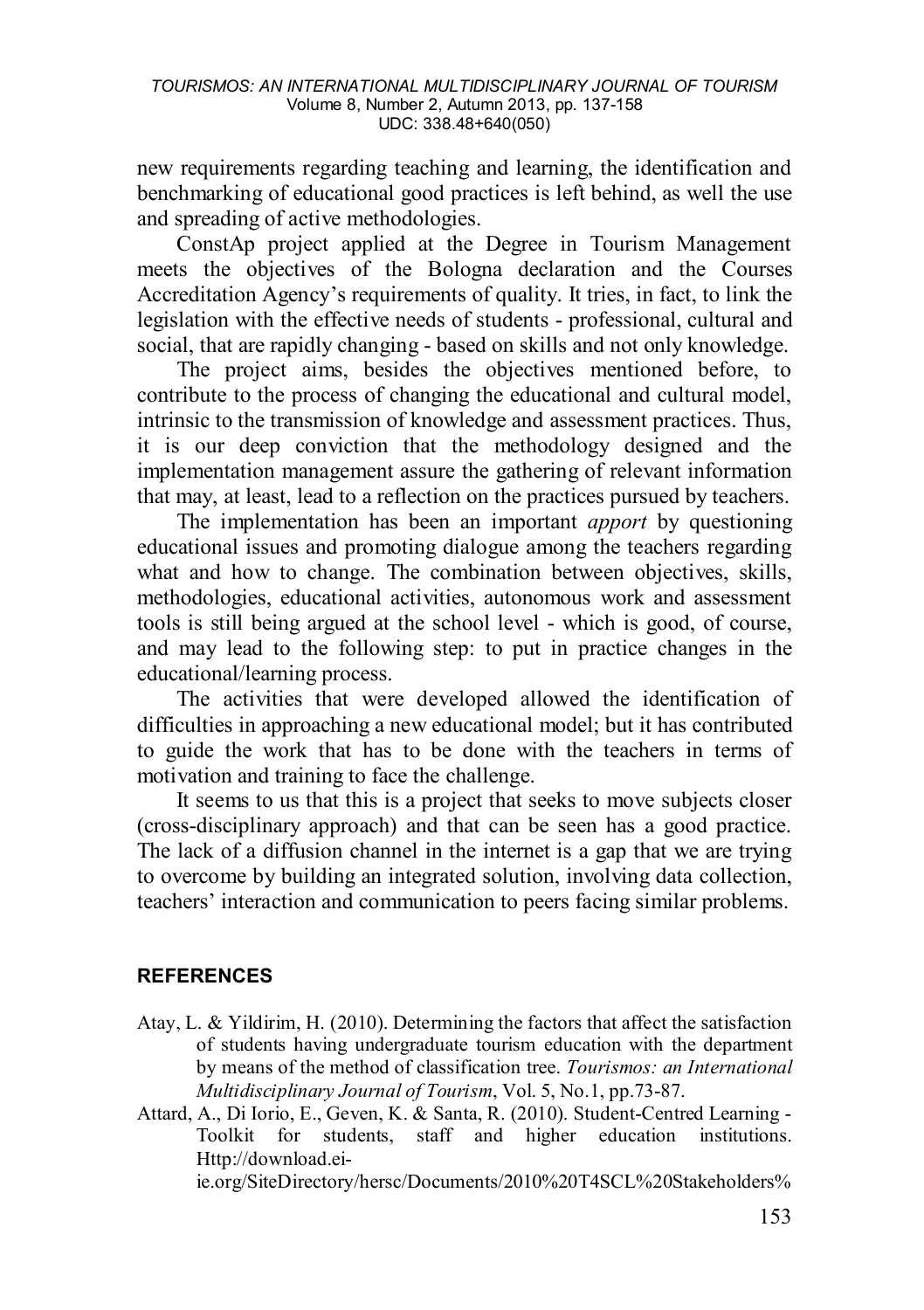20Forum%20Leuven%20-%20Student-

Centred%20Learning%20Toolkit.pdf. Accessed the 6 th of March 2013, at  $11.30.$ 

- Azim, T. (2012). Graduation between level of the tourism education and requirements of the Tourism and Hospitality work field. *Tourismos: an International Multidisciplinary Journal of Tourism*, Vol. 7, No.2, pp.299- 321.
- Biggs, J. & Tang, C. (2007). *Teaching for Quality Learning at University – What the Student does* (3rd ed.). Maidenhead, UK, Society for Research into Higher Education/Open University Press.
- Blikstrein, P. & Zuffo, M. (2003). As sereias do ensino electrónico [The mermaids of electronic teaching]. In M. Silva (Eds.) *Educação Online* [Education Online], (pp. 23-38), São Paulo: Loyola Editions.
- Cachapuz, A. (2001). Em Defesa do Aperfeiçoamento Pedagógico dos Docentes do Ensino Superior [In Defense of Pedagogical Improvement of Higher Education Teachers]. In C. Reimão (Eds.) *A Formação Pedagógica dos Professores do Ensino Superior* [Pedagogical Training of Higher Education Teachers], (pp. 55-61), Lisbon: Colibri Editions.
- European Comission (2009). *ECTS User's Guide, Luxembourg: Office for Official Publications of the European Communities.* Luxembourg, Office for Official Publications of the European Communities.
- Felder, R. & Brent, R. (1996). Navigating the Bumping Road to Student-Centered Instruction. *College Teaching*, Vol. 44, No.2, pp.43-47.
- Fonseca, V. (1999). *Insucesso escolar: abordagem psicopedagógica das dificuldades de aprendizagem* [School Failure: psychopedagogic approach of learning difficulties] (2nd ed.). Lisbon, Âncora..
- Fry, H., Ketteridge, S. & Marshall, S. (2009). *A Handbook for Teaching and Learning in Higher Education – Enhancing Academic Practice*, 3rd ed. London, Routledge.
- García-Valcárcel, A. (2001). La Función Docente del Profesor Universitario, su Formación y Desarrollo Profesional. In A. García-Valcárcel (Eds.) *Didáctica Universitaria* (pp. 9-43), Madrid: Editorial La Muralla.
- Kennedy, D., Hyland, Á. & Ryan, N. (2006). Writing and Using Learning Outcomes: A Practical Guide. Http://sss.dcu.ie/afi/docs/bologna/writing\_and\_using\_learning\_outcomes.p df. Accessed the 6 th of March 2013, at 13:15.
- Ritzen, J. (2010). *A Chance for European Universities, Or: Avoiding the Looming University Crisis in Europe*. Amsterdam, Amsterdam University Press.
- Román, J. (1980). Introducción a los métodos activos de ensenanza. In J. Román, G. Musitu and E. Pastor (Eds.) *Métodos activos para Enseñanzas Medias y Universitarias* (pp. 14-31), Madrid: Cincel-Kapelusz.
- Santa, R. & Geven, K. (2010). Student-Centered Learning A survey on the views of national unions of students and higher education staff. Http://download.eiie.org/SiteDirectory/hersc/Documents/2010%20T4SCL%20Stakeholders%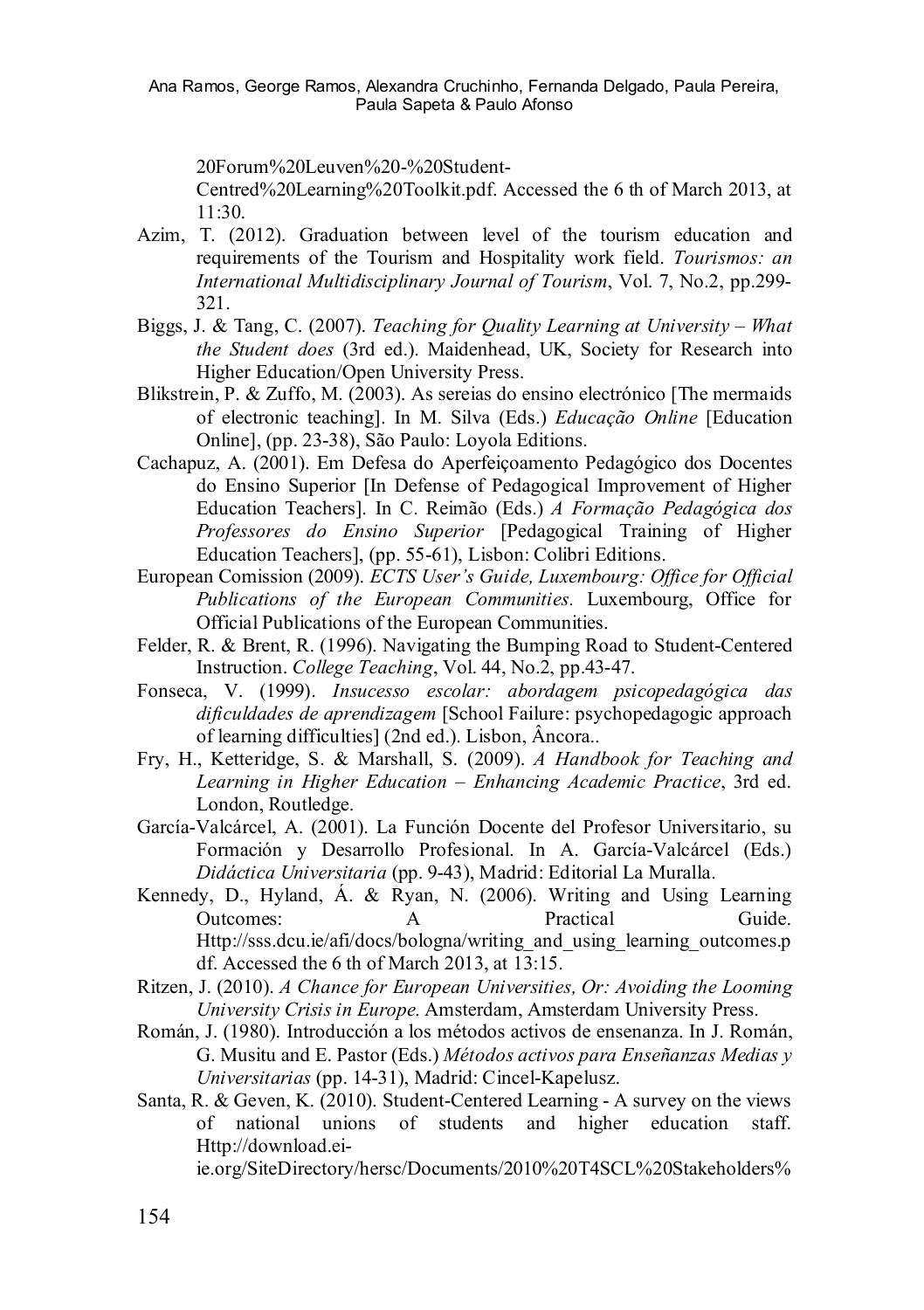#### *TOURISMOS: AN INTERNATIONAL MULTIDISCIPLINARY JOURNAL OF TOURISM* Volume 8, Number 2, Autumn 2013, pp. 137-158 UDC: 338.48+640(050)

20Forum%20Leuven%20-%20Survey%20Analysis.pdf. Accessed the 6 th of March 2013, at 17:45.

Veloso, H., Costa, A. & Lopes, J. (2010). *Factores, Representações e Práticas Institucionais de Promoção do Sucesso Escolar no Ensino Superior* [Factors, Representations and Institutional Practices in Promoting School Achievement in Higher Education]*.* Porto, U. Porto Editorial.

*SUBMITTED: FEB 2013 REVISION SUBMITTED: MAY 2013 ACCEPTED: JUN 2013 REFEREED ANONYMOUSLY*

Ana Ramos (ana ramos@ipcb.pt) is a professor at Polytechnic Institute of Castelo Branco, Technology School, Av. do Empresário, 6000-767 Castelo Branco, Portugal.

**George Ramos** (gramos@ipcb.pt) is a professor at Polytechnic Institute of Castelo Branco, Management School, Largo do Município, 6060-163, Idanha-a-Nova, Portugal.

**Alexandra Cruchinho** (alexcruchinho@ipcb.pt) is a professor at Polytechnic Institute of Castelo Branco, Arts School, Quinta da Srª de Mércules, 6001-909 Castelo Branco, Portugal.

**Fernanda Delgado** (fdelgado@ipcb.pt) is a professor at Polytechnic Institute of Castelo Branco, Agrarian School, Quinta da Srª de Mércules, 6001- 909 Castelo Branco, Portugal.

**Paula Pereira** (pcapereira@ipcb.pt) is a professor at Polytechnic Institute of Castelo Branco, Technology School, Av. do Empresário, 6000-767 Castelo Branco, Portugal.

**Paula Sapeta** (paulasapeta@ipcb.pt) is a professor at Polytechnic Institute of Castelo Branco, Health School, Avenida do Empresário - Campus da Talagueira, 6000-767 Castelo Branco, Portugal.

**Paulo Afonso** (paulo afonso@ipcb.pt) is a professor at Polytechnic Institute of Castelo Branco, Education School, R. Prof. Dr. Faria de Vasconcelos, 6000- 266 Castelo Branco, Portugal.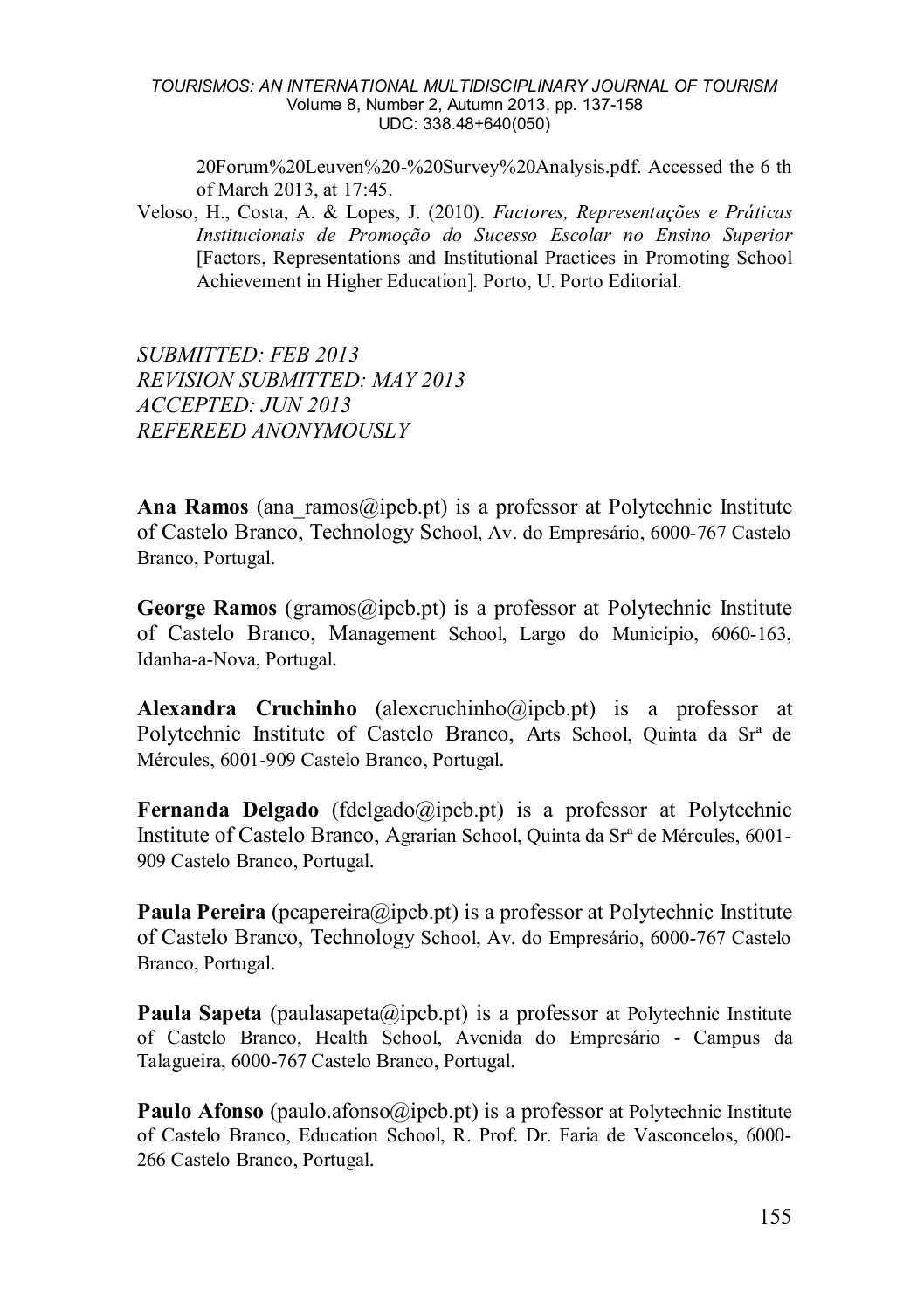# **Appendix 1 -** Study plan

| Subject                                         | Working<br><b>Hours</b> | Contact<br><b>Hours</b> | <b>ECTS</b>    |
|-------------------------------------------------|-------------------------|-------------------------|----------------|
| 1 <sup>st</sup> Year / 1 <sup>st</sup> Semester |                         |                         |                |
| English I                                       | 135                     | 99                      | 5              |
| Spanish I                                       | 135                     | 99                      | 5              |
| Fundamentals of Tourism                         | 162                     | 70                      | $\overline{6}$ |
| Statistics Applied to Tourism                   | 108                     | 68                      | $\overline{4}$ |
| Business Management and Entrepreneurship        | $\overline{162}$        | 70                      | 6              |
| Fundamental Notions of Law                      | 108                     | 68                      | 4              |
| 1 <sup>st</sup> Year / 2 <sup>nd</sup> Semester |                         |                         |                |
| English II                                      | 135                     | 99                      | 5              |
| Spanish II                                      | 135                     | 99                      | $\overline{5}$ |
| <b>Strategic Marketing</b>                      | $\overline{162}$        | 70                      | 6              |
| Itineraries and Touristic Tours                 | 162                     | 70                      | 6              |
| <b>Tourism Public Policies</b>                  | 108                     | 68                      | $\overline{4}$ |
| Tourism Law                                     | 108                     | 68                      | $\overline{4}$ |
| 2 <sup>nd</sup> Year / 3 <sup>rd</sup> Semester |                         |                         |                |
| English III                                     | 135                     | 99                      | 5              |
| Spanish III                                     | 135                     | 99                      | 5              |
| Touristic Market Research                       | 135                     | 69                      | $\overline{5}$ |
| <b>Tourism Economics</b>                        | 135                     | 69                      | $\overline{5}$ |
| Market Studies                                  | 135                     | 69                      | 5              |
| Management Accounting                           | 135                     | 69                      | 5              |
| 2 <sup>nd</sup> Year / 4 <sup>th</sup> Semester |                         |                         |                |
| English IV                                      | 135                     | 99                      | 5              |
| Spanish IV                                      | 135                     | 99                      | 5              |
| Sociology of Tourism                            | 135                     | 69                      | 5              |
| Analysis and Financial Management               | 162                     | 70                      | $\overline{5}$ |
| <b>Territorial Marketing</b>                    | 108                     | 68                      | $\overline{5}$ |
| Culture and Heritage                            | 135                     | 69                      | 5              |
| 3 <sup>rd</sup> Year / 5 <sup>th</sup> Semester |                         |                         |                |
| Communication Strategies                        | 108                     | 68                      | 4              |
| <b>Events Marketing</b>                         | 135                     | 69                      | 5              |
| Certification and Quality in Tourism            | 162                     | 70                      | $\overline{6}$ |
| Tourism Operations Management                   | $\overline{162}$        | 70                      | 6              |
| Human Resources Management                      | 108                     | 68                      | 4              |
| Strategic Management in Tourism                 | 135                     | 69                      | $\overline{5}$ |
| 3rd Year / 6 <sup>th</sup> Semester             |                         |                         |                |
| Information Technology and Communication        | 135                     | 69                      | 5              |
| Tourism and Development                         | 135                     | 69                      | 5              |
| Seminar on Research Methodology                 | 54                      | 21                      | $\overline{2}$ |
| Internship                                      | 486                     | $\overline{22}$         | 18             |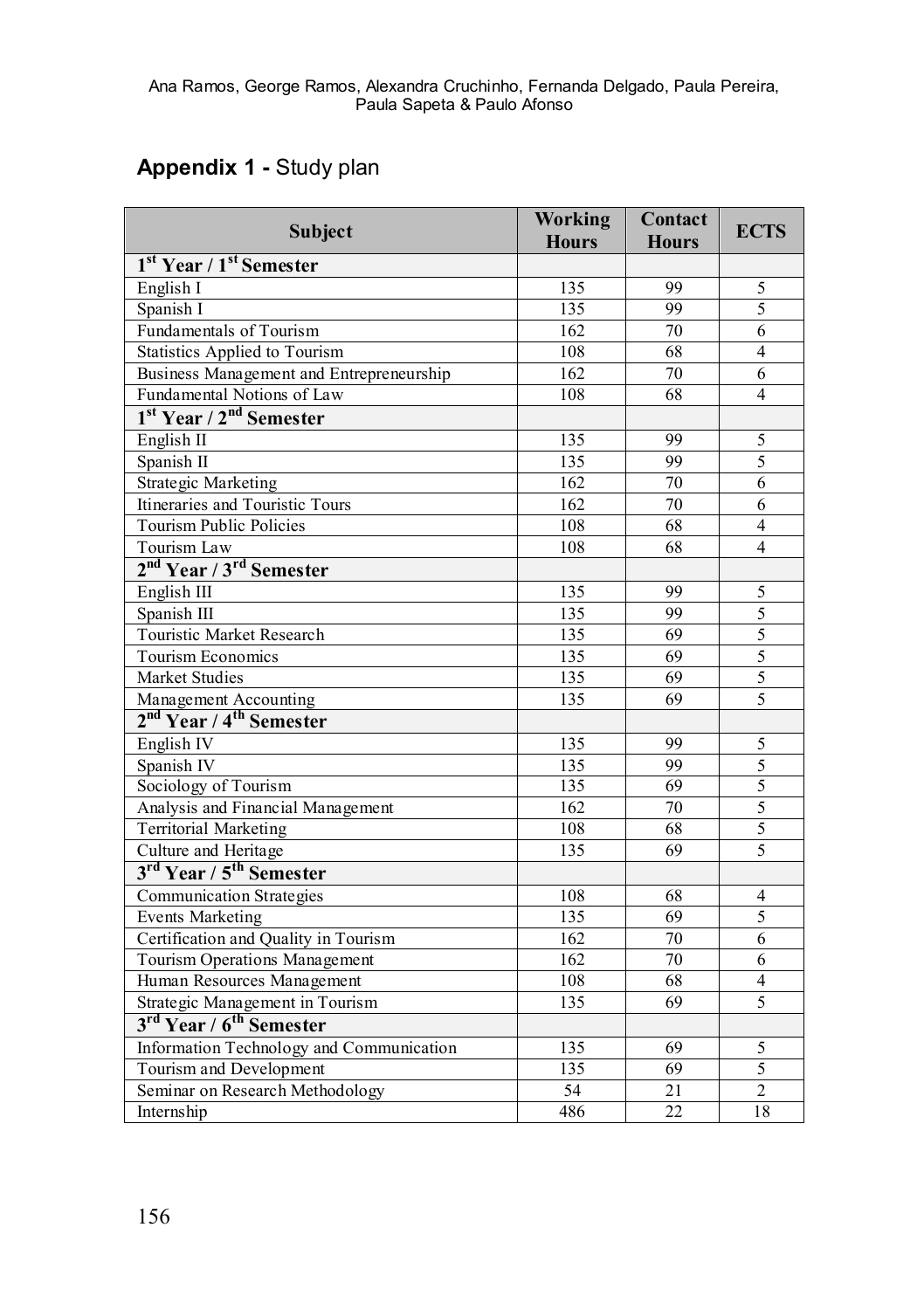#### *TOURISMOS: AN INTERNATIONAL MULTIDISCIPLINARY JOURNAL OF TOURISM* Volume 8, Number 2, Autumn 2013, pp. 137-158 UDC: 338.48+640(050)

## **Appendix 2 –** Sheet used in the ConstAp project, by subject



## **SCHOOL OF MANAGEMENT DEGREE IN TOURISM MANAGEMENT**

| de Castelo Branco<br>Contact activities and autonomous work                                           |                                                     |   |                                                    |                          |                              |   |   |             |    |                            |           |                        |                   |      |
|-------------------------------------------------------------------------------------------------------|-----------------------------------------------------|---|----------------------------------------------------|--------------------------|------------------------------|---|---|-------------|----|----------------------------|-----------|------------------------|-------------------|------|
| Subject:                                                                                              |                                                     |   |                                                    |                          |                              |   |   |             |    |                            |           |                        |                   |      |
| Date:                                                                                                 |                                                     |   |                                                    |                          |                              |   |   |             |    |                            |           |                        |                   |      |
| 1. Activities fulfilled in the classroom (contact hours)                                              |                                                     |   |                                                    |                          |                              |   |   |             |    |                            |           |                        |                   |      |
| Class $n^{\text{er}}$ :                                                                               |                                                     |   |                                                    |                          |                              |   |   |             |    |                            |           |                        |                   |      |
| Week in which the activity is carried out:                                                            |                                                     |   |                                                    |                          |                              |   |   |             |    |                            |           |                        |                   |      |
| 1                                                                                                     | $\overline{c}$                                      | 3 | $\overline{4}$                                     | 5                        | 6                            | 7 | 8 | 9           | 10 | 11                         | 12        | 13                     | 14                | 15   |
|                                                                                                       |                                                     |   |                                                    |                          |                              |   |   |             |    |                            |           |                        |                   |      |
|                                                                                                       | Type of class:                                      |   |                                                    |                          |                              |   |   |             |    |                            |           |                        |                   |      |
|                                                                                                       | Theoretical $\square$                               |   |                                                    |                          | Theoretical-Practical $\Box$ |   |   |             |    | Practical and Laboratory □ |           |                        | Field work $\Box$ |      |
| Internship                                                                                            | □                                                   |   |                                                    | <b>Tutorial Guidance</b> |                              | п |   | Seminar     |    |                            | п         | Other                  |                   | п    |
|                                                                                                       |                                                     |   |                                                    |                          |                              |   |   |             |    |                            |           |                        |                   |      |
|                                                                                                       |                                                     |   | Activities to develop in the classroom:            |                          |                              |   |   |             |    |                            |           |                        |                   |      |
|                                                                                                       | By the teacher                                      |   |                                                    |                          |                              |   |   |             |    |                            |           |                        |                   |      |
| 1.<br>2.                                                                                              | $\Box$ Exercises                                    |   | □ Syllabus exposition                              |                          |                              |   |   |             |    |                            |           | $%$ time:<br>$%$ time: |                   |      |
| 3 <sub>1</sub>                                                                                        | $\Box$ Testing/trials                               |   |                                                    |                          |                              |   |   |             |    |                            |           | $%$ time:              |                   |      |
| 4.                                                                                                    |                                                     |   |                                                    |                          |                              |   |   |             |    |                            |           |                        |                   |      |
| $\Box$ Study visit /field trip<br>$%$ time:<br>□ Technique/equipment demonstration<br>$%$ time:<br>5. |                                                     |   |                                                    |                          |                              |   |   |             |    |                            |           |                        |                   |      |
| 6.                                                                                                    |                                                     |   | $\Box$ Symposium/conference/workshop participation |                          |                              |   |   |             |    |                            |           | $%$ time:              |                   |      |
| 7.                                                                                                    | $\Box$ Other                                        |   |                                                    |                          |                              |   |   |             |    |                            |           | $%$ time:              |                   |      |
|                                                                                                       |                                                     |   |                                                    |                          |                              |   |   |             |    |                            |           |                        |                   |      |
|                                                                                                       | By the student                                      |   |                                                    |                          |                              |   |   | Individual  |    | Group                      |           | $%$ time:              |                   |      |
| 1.                                                                                                    | $\Box$ Exercises                                    |   |                                                    |                          |                              |   |   | П           |    | п                          |           |                        |                   |      |
| 2.<br>3.                                                                                              | $\Box$ Testing/trials<br>$\Box$ Reading activities  |   |                                                    |                          |                              |   |   | $\Box$<br>п |    | $\Box$<br>п                | $%$ time: |                        |                   |      |
| 4.                                                                                                    | $\Box$ Discussion/debate                            |   |                                                    |                          |                              |   |   |             |    |                            |           | $%$ time:<br>$%$ time: |                   |      |
| 5.                                                                                                    |                                                     |   | $\Box$ Research/practical work                     |                          |                              |   |   | П           |    | п                          |           | $%$ time:              |                   |      |
| 6.                                                                                                    | $\Box$ Oral presentation                            |   |                                                    |                          |                              |   |   | $\Box$      |    | П                          |           | $%$ time:              |                   |      |
| 7.                                                                                                    |                                                     |   | $\Box$ Study visit / field trip                    |                          |                              |   |   | п           |    | п                          |           | $%$ time:              |                   |      |
| 8.                                                                                                    |                                                     |   | $\Box$ Performance of technique                    |                          |                              |   |   | $\Box$      |    | П                          |           | $%$ time:              |                   |      |
| 9.                                                                                                    |                                                     |   | $\Box$ Symposium/conference/workshop participation |                          |                              |   |   |             |    |                            |           | $%$ time:              |                   |      |
|                                                                                                       | 10. Oral assessment                                 |   |                                                    |                          |                              |   |   | $\Box$      |    | $\Box$                     |           | $%$ time:              |                   |      |
|                                                                                                       | $%$ time:<br>11. $\Box$ Oral presentation<br>П<br>Ω |   |                                                    |                          |                              |   |   |             |    |                            |           |                        |                   |      |
| 12. $\Box$ Written assessment test<br>$%$ time:                                                       |                                                     |   |                                                    |                          |                              |   |   |             |    |                            |           |                        |                   |      |
|                                                                                                       |                                                     |   | 13. $\Box$ Assessment presentation/discussion of   |                          |                              |   |   | п           |    | П                          |           | $%$ time:              |                   |      |
|                                                                                                       | reports/essays/                                     |   |                                                    |                          |                              |   |   |             |    |                            |           |                        |                   |      |
|                                                                                                       | 14. $\Box$ Other:                                   |   |                                                    |                          |                              |   |   | $\Box$      |    | $\Box$                     |           | $%$ time:              |                   |      |
|                                                                                                       |                                                     |   |                                                    |                          |                              |   |   |             |    |                            |           | Total:                 |                   | 100% |